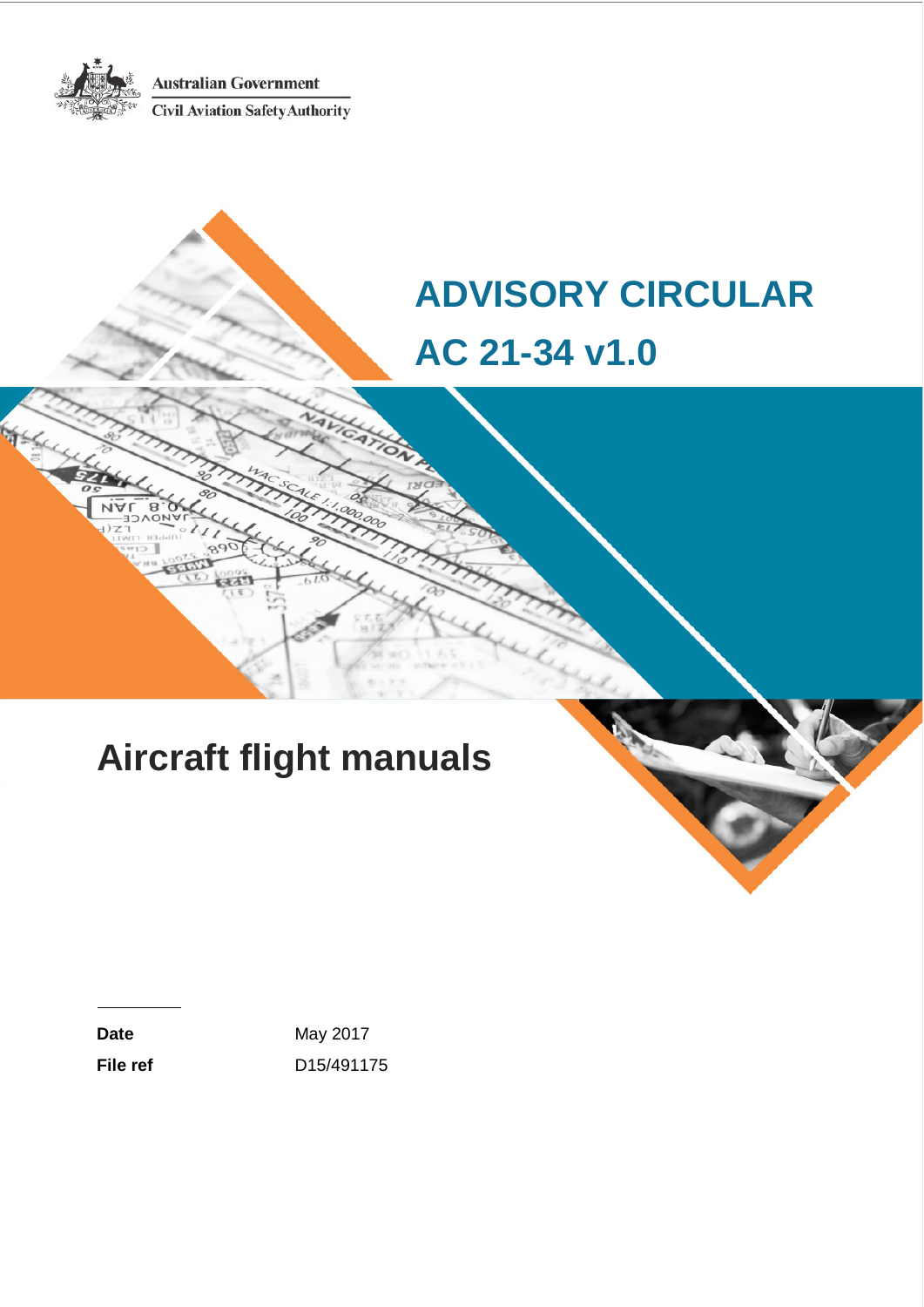Advisory Circulars are intended to provide advice and guidance to illustrate a means, but not necessarily the only means, of complying with the Regulations, or to explain certain regulatory requirements by providing informative, interpretative and explanatory material.

**Advisory Circulars should always be read in conjunction with the relevant regulations.**

# Audience

This advisory circular (AC) applies to:

- registered operators of Australian aircraft
- authorised persons who issue Certificates of Airworthiness (CofA)
- authorised persons who approve flight manual information
- approved design organisations (ADO)
- authorised persons for Subpart 21.M
- holders of modification/repair design approvals for aircraft, aircraft engines, propellers and appliances
- applicants for approval of modifications or repairs
- aircraft owners
- pilots
- maintainers
- continuing airworthiness management organisations (CAMO)
- approved maintenance organisations.

## Purpose

The purpose of this AC is to provide information on Aircraft Flight Manuals (AFM), including approval of AFMs, changes to AFMs and AFM supplements.

# For further information

For further information, contact CASA's Airworthiness and Engineering Branch (telephone 131 757).

Unless specified otherwise, all subregulations, regulations, divisions, subparts and parts referenced in this AC are references to the *Civil Aviation Safety Regulations 1998 (CASR)*.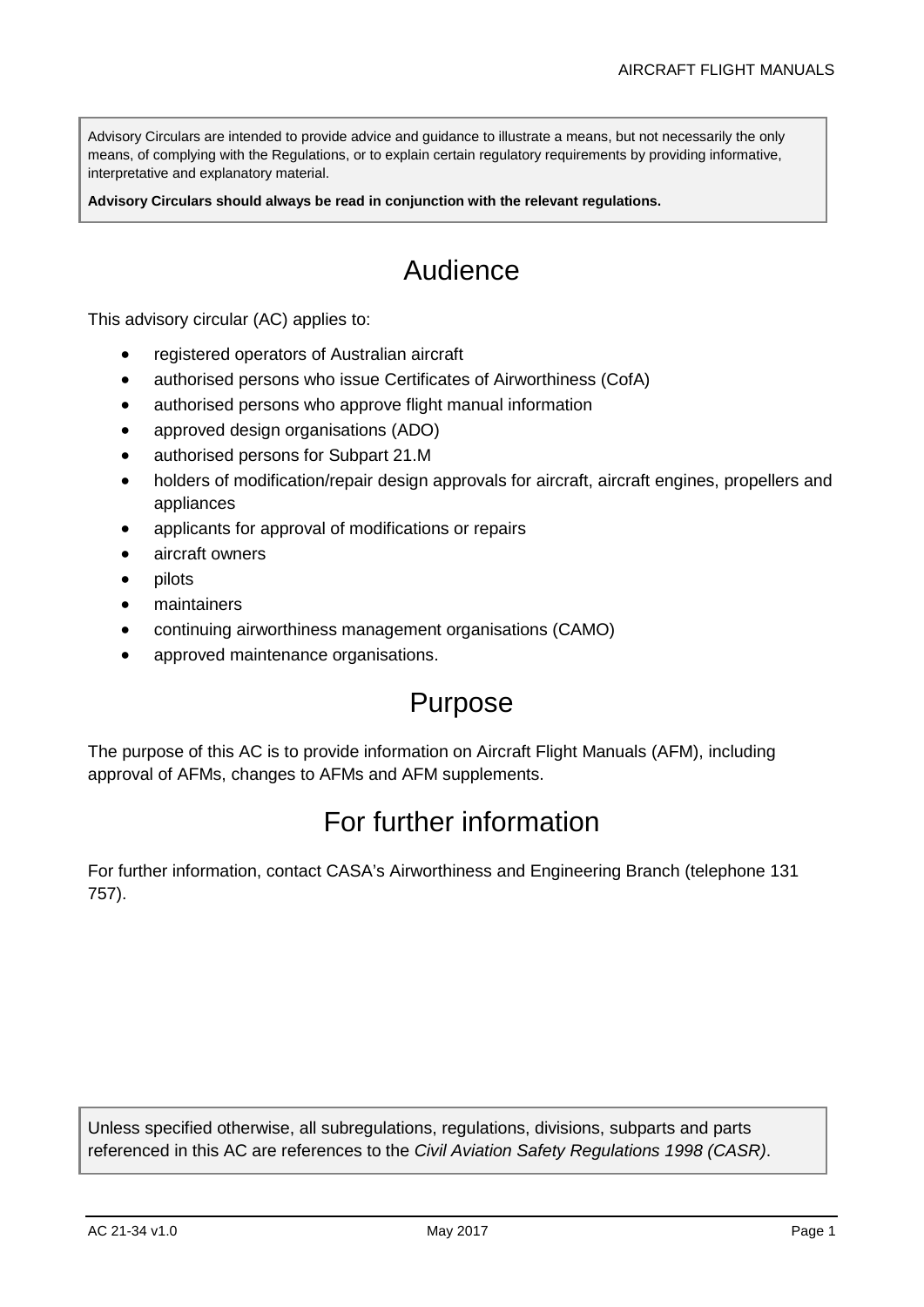# **Status**

This version of the AC is approved by the Manager, Airworthiness and Engineering Branch.

| Version | <b>Date</b> | <b>Details</b>                                                                                                                                      |
|---------|-------------|-----------------------------------------------------------------------------------------------------------------------------------------------------|
| l v1.0  | May 2017    | Initial issue of this AC. The AC supersedes CAAP 54-1(2), dated July 2000,<br>and shall be used as the primary guidance on aircraft flight manuals. |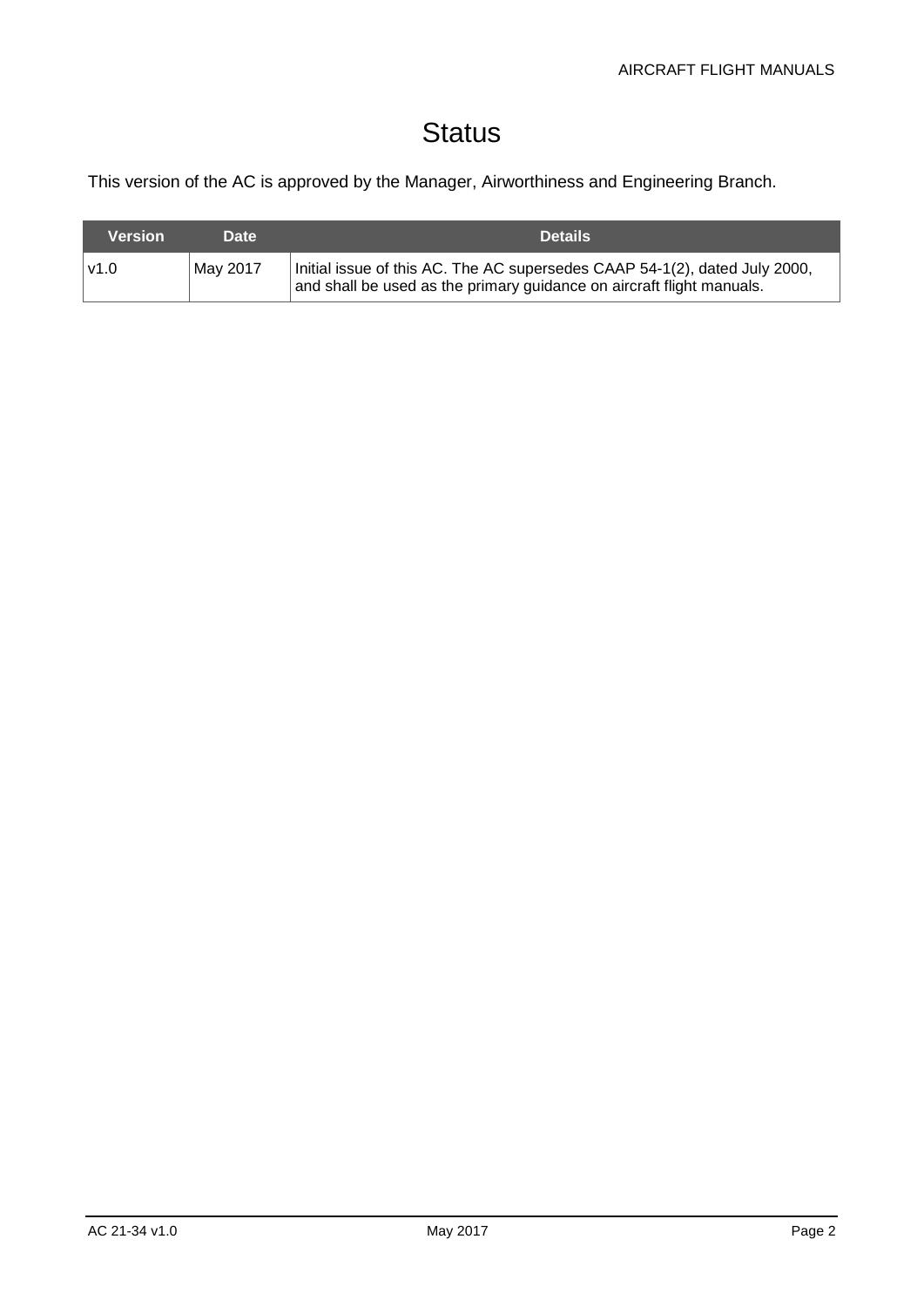# **Contents**

| 1            |                   | <b>Reference material</b>                                                                            | 4  |
|--------------|-------------------|------------------------------------------------------------------------------------------------------|----|
|              | 1.1               | Acronyms                                                                                             | 4  |
|              | 1.2               | <b>Definitions</b>                                                                                   | 5  |
|              | 1.3               | References                                                                                           | 6  |
| $\mathbf{2}$ |                   | <b>Aircraft flight manuals</b>                                                                       | 8  |
|              | 2.1               | Introduction                                                                                         | 8  |
|              | 2.2               | General                                                                                              | 8  |
|              | 2.3               | Format of AFMs                                                                                       | 8  |
|              | 2.4               | <b>Provision of AFMs</b>                                                                             | 10 |
|              | 2.5               | Regulation 21.005 – Manufacturers etc to provide AFMs for certain aircraft                           | 10 |
|              | 2.6               | Regulation 21.006 - Approval of AFMs                                                                 | 10 |
|              | 2.7               | Regulation 21.006A – Approval of changes to AFMs                                                     | 11 |
|              | 2.8               | Regulation 54 of CAR – Registered operators to maintain AFMs                                         | 13 |
|              | 2.9               | Regulation 138 of CAR – Pilot to comply with requirements etc of aircraft's flight<br>manual etc     | 14 |
|              |                   | 2.10 Regulation 139 of CAR - Documents to be carried in Australian aircraft -<br>Carriage of the AFM | 14 |
|              |                   | 2.11 AFMs for experimental aircraft                                                                  | 15 |
|              |                   | 2.12 AFMs for light sport aircraft (LSA)                                                             | 15 |
|              |                   | 2.13 AFMs for recreational aircraft                                                                  | 15 |
|              |                   | 2.14 Further information                                                                             | 15 |
|              | <b>Appendix A</b> | Aircraft NOT required to have an Aircraft Flight Manual (AFM)                                        | 16 |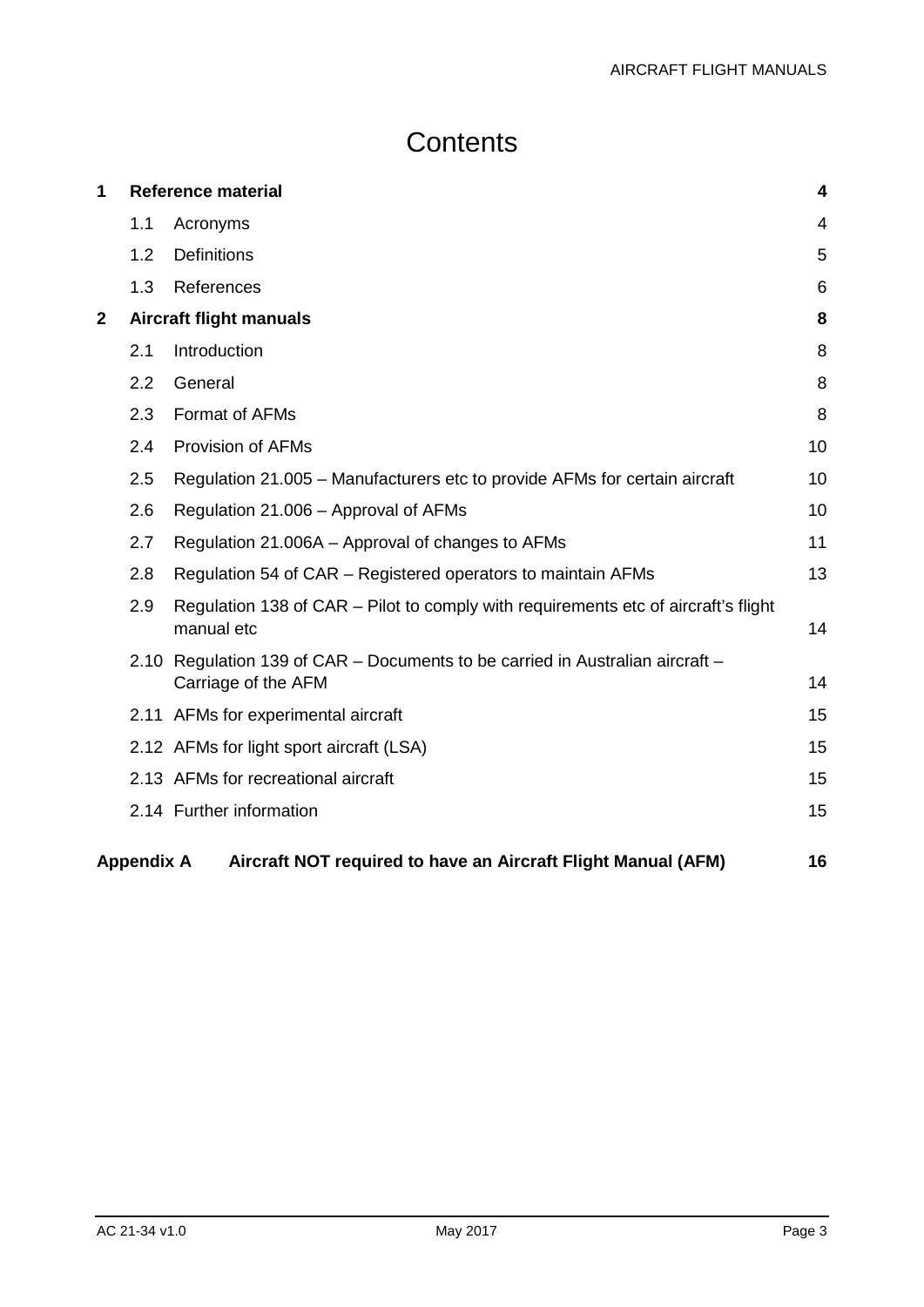# <span id="page-4-0"></span>**1 Reference material**

## <span id="page-4-1"></span>**1.1 Acronyms**

The acronyms and abbreviations used in this AC are listed in the table below.

| Acronym       | <b>Description</b>                                 |
|---------------|----------------------------------------------------|
| AC            | advisory circular                                  |
| <b>ADO</b>    | <b>Approved Design Organisation</b>                |
| <b>AFM</b>    | Aircraft Flight Manual                             |
| <b>ASETPA</b> | Approved single engine turbine powered aeroplane   |
| <b>ATA</b>    | Air Transport Association (USA)                    |
| CAAP          | Civil Aviation Advisory Publication                |
| CAO           | <b>Civil Aviation Order</b>                        |
| <b>CAR</b>    | <b>Civil Aviation Regulations 1988</b>             |
| <b>CASA</b>   | Civil Aviation Safety Authority                    |
| <b>CASR</b>   | Civil Aviation Safety Regulations 1998             |
| CofA          | <b>Certificate of Airworthiness</b>                |
| <b>EASA</b>   | <b>European Aviation Safety Agency</b>             |
| <b>EDTO</b>   | Extended diversion time operations                 |
| EFB           | <b>Electronic Flight Bag</b>                       |
| <b>FAA</b>    | Federal Aviation Administration (USA)              |
| <b>FAR</b>    | Federal Aviation Regulation (USA)                  |
| <b>GAMA</b>   | General Aviation Manufacturer's Association (USA)  |
| <b>IATA</b>   | International Air Transport Association            |
| <b>ICAO</b>   | International Civil Aviation Organization          |
| <b>LSA</b>    | Light sport aircraft                               |
| <b>MTOW</b>   | Maximum Take-off Weight                            |
| NAA           | <b>National Aviation Authority</b>                 |
| <b>POH</b>    | <b>Pilot's Operating Handbook</b>                  |
| <b>RAAOs</b>  | Recreational Aviation Administration Organisations |
| <b>STC</b>    | Supplemental Type Certificate                      |
| <b>TAC</b>    | <b>Type Acceptance Certificate</b>                 |
| ТC            | <b>Type Certificate</b>                            |
| <b>TCDS</b>   | Type Certificate Data Sheet                        |
| <b>UK CAA</b> | Civil Aviation Authority of the United Kingdom     |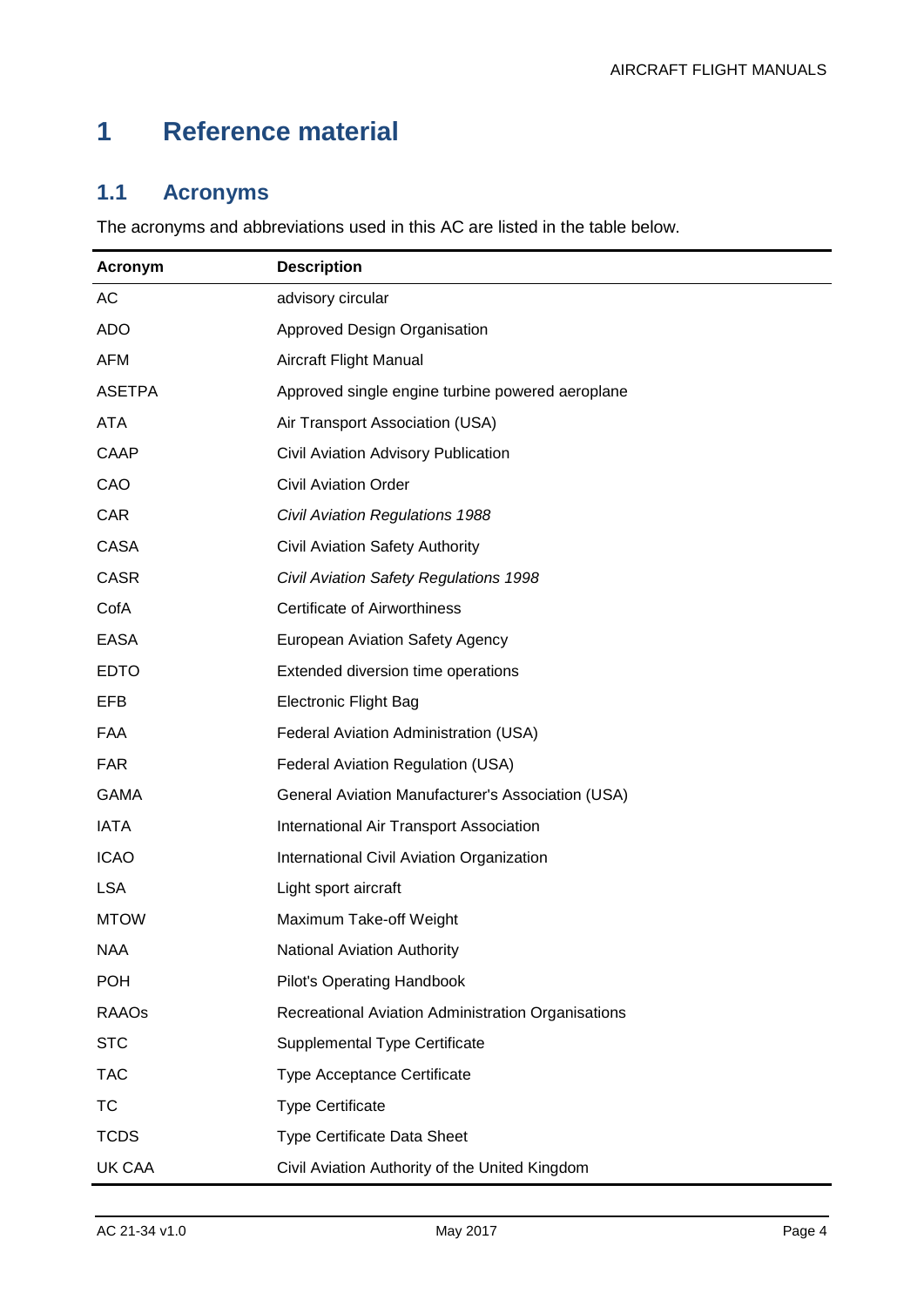## <span id="page-5-0"></span>**1.2 Definitions**

Terms that have specific meaning within this AC are defined in the table below.

| <b>Term</b>                            | <b>Definition</b>                                                                                                                                                                                                                                                                                                                                                                                                                                                                                                                                                                                                                                                                                     |  |  |  |  |
|----------------------------------------|-------------------------------------------------------------------------------------------------------------------------------------------------------------------------------------------------------------------------------------------------------------------------------------------------------------------------------------------------------------------------------------------------------------------------------------------------------------------------------------------------------------------------------------------------------------------------------------------------------------------------------------------------------------------------------------------------------|--|--|--|--|
| Aircraft flight manual                 | A manual that is part of the certification basis of the aircraft, containing the<br>operating limitations within which the aircraft is considered airworthy, and any<br>other information required for the safe operation of the aircraft, including all<br>amendments and supplements for that manual.                                                                                                                                                                                                                                                                                                                                                                                               |  |  |  |  |
| Airworthiness<br>requirements          | The comprehensive and detailed requirements established, adopted or<br>accepted under the regulations for the airworthiness of the aircraft or<br>aeronautical product. The airworthiness requirements include the applicable<br>airworthiness standards and additional airworthiness requirements such as<br>airworthiness directives (AD), Part 90 requirements and airworthiness<br>requirements associated with operational approvals such as extended<br>diversion time operations (EDTO) and approved single engine turbine<br>powered aeroplane (ASETPA).                                                                                                                                      |  |  |  |  |
| Airworthiness standards                | The design standards applicable to the aircraft or aeronautical product for<br>approval or certification under Part 21. Airworthiness standards for type<br>certificated aircraft, engines and propellers are set out in Parts 22 to 35.                                                                                                                                                                                                                                                                                                                                                                                                                                                              |  |  |  |  |
| Airworthy                              | An aircraft or aeronautical product is airworthy if it is in a state that conforms<br>with its approved design and is in a condition for safe operation.                                                                                                                                                                                                                                                                                                                                                                                                                                                                                                                                              |  |  |  |  |
| Approved design<br>organisation (ADO)  | A design organisation approved under Subpart 21.J to carry out design<br>activities under Part 21. An ADO's scope of approval may include approval<br>and certification activities for modification/repair designs under Subpart 21.M<br>and approval of changes to flight manuals.                                                                                                                                                                                                                                                                                                                                                                                                                   |  |  |  |  |
| Certification basis                    | Certification basis means:<br>for an aircraft, aircraft engine or propeller for which there is a type<br>а.<br>certificate or type acceptance certificate—the type certification basis<br>for the aircraft, aircraft engine or propeller<br>for an aeronautical product, other than an aircraft engine or<br>b.<br>propeller, that is approved in a manner mentioned in regulation<br>21.305 or 21.305A—the airworthiness standards that applied for<br>certification of the product<br>for an aircraft or aeronautical product not mentioned in (a) or (b)<br>c.<br>above-the airworthiness standards that applied for certification of<br>the aircraft or aeronautical product (however described). |  |  |  |  |
| Modification                           | A change to the design of an aircraft or aeronautical product which is not a<br>repair.                                                                                                                                                                                                                                                                                                                                                                                                                                                                                                                                                                                                               |  |  |  |  |
| Modification/repair<br>design approval | An approval granted under regulation 21.435 or 21.437.                                                                                                                                                                                                                                                                                                                                                                                                                                                                                                                                                                                                                                                |  |  |  |  |
| Repair                                 | The restoration of an aircraft or aeronautical product to an airworthy<br>condition. This AC deals with repairs that involve a design change.                                                                                                                                                                                                                                                                                                                                                                                                                                                                                                                                                         |  |  |  |  |
| Supplemental type<br>certificate (STC) | An approval issued or accepted, if issued by a foreign NAA, by CASA under<br>Subpart 21.E of a major modification or repair of a type certificated aircraft,<br>engine or propeller.                                                                                                                                                                                                                                                                                                                                                                                                                                                                                                                  |  |  |  |  |
| Technical data                         | For the design of an aircraft, aircraft engine, propeller or appliance, or for the<br>design of a modification of, or repair to, an aircraft, aircraft engine, propeller                                                                                                                                                                                                                                                                                                                                                                                                                                                                                                                              |  |  |  |  |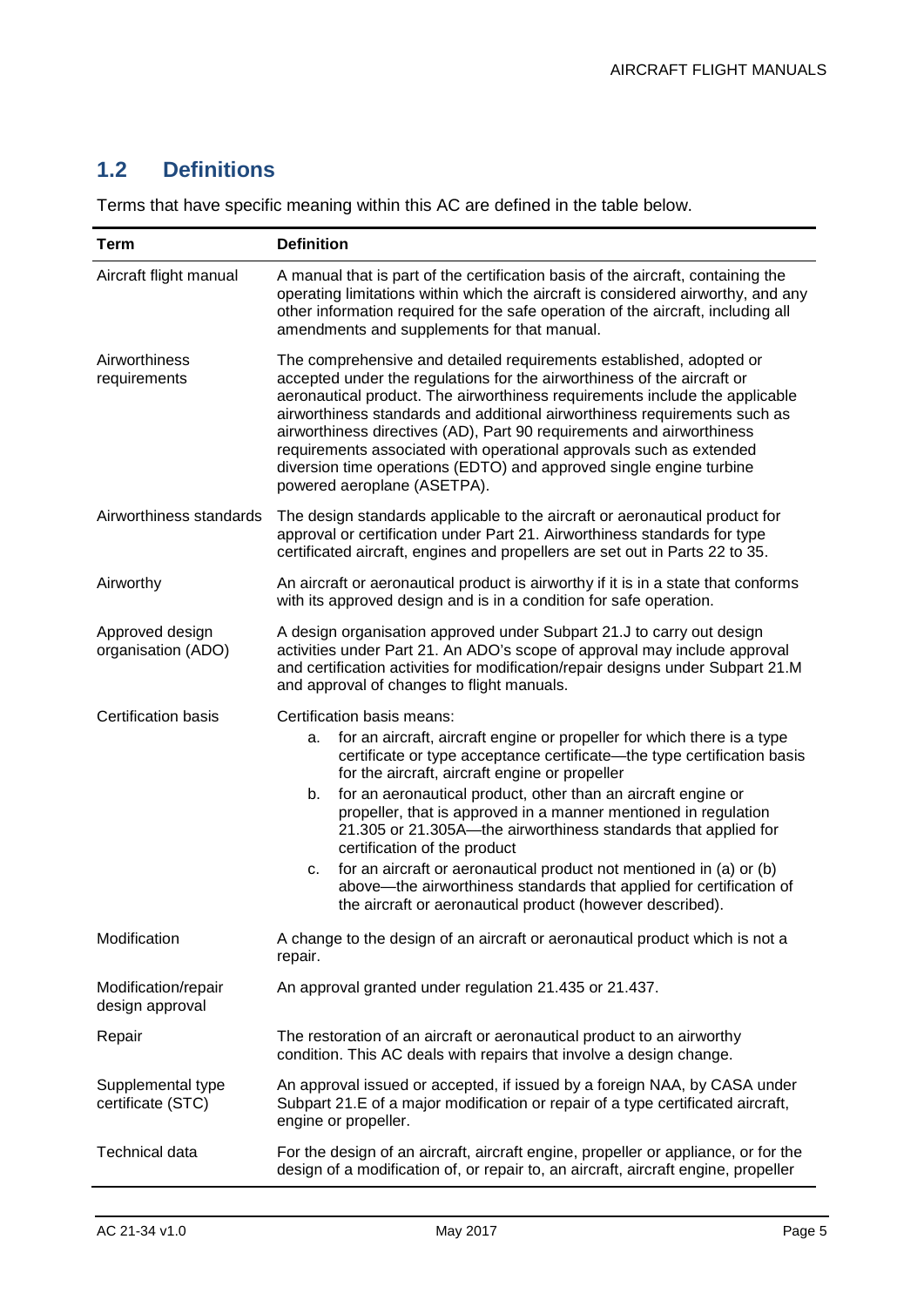| <b>Term</b>                           | <b>Definition</b>                                                                                                                                                                                                                                                                                                                                                                                                                                                                                                                                                                                                                                                                                                                                                                                                                                                                                                                                                                                                                                                                                                                                                                       |  |  |  |  |
|---------------------------------------|-----------------------------------------------------------------------------------------------------------------------------------------------------------------------------------------------------------------------------------------------------------------------------------------------------------------------------------------------------------------------------------------------------------------------------------------------------------------------------------------------------------------------------------------------------------------------------------------------------------------------------------------------------------------------------------------------------------------------------------------------------------------------------------------------------------------------------------------------------------------------------------------------------------------------------------------------------------------------------------------------------------------------------------------------------------------------------------------------------------------------------------------------------------------------------------------|--|--|--|--|
|                                       | or appliance, means:<br>data that describes the design, including:<br>а.<br>the drawings and specifications necessary to define the<br>i.<br>configuration and design features of the aircraft, aircraft engine,<br>propeller or appliance, or of the modification or repair, and a list<br>of those drawings and specifications; and<br>ii<br>information on dimensions, materials and processes necessary<br>for making the aircraft, aircraft engine, propeller or appliance, or<br>the modification or repair; and<br>the airworthiness limitations section of the instructions for the<br>iii<br>continued airworthiness of the aircraft, aircraft engine, propeller<br>or appliance; and<br>the operating limitations and other information necessary for the<br>iv<br>safe operation of the aircraft, aircraft engine, propeller or<br>appliance; and<br>any other data necessary to determine the airworthiness of the<br>v<br>aircraft, aircraft engine, propeller or appliance; and<br>engineering reports, including test plans and reports, used to show<br>b.<br>that the design complies with the applicable airworthiness standards<br>for an instrument for the design. |  |  |  |  |
| Type acceptance<br>certificate (TAC)  | A document issued by CASA to accept the design of a type of aircraft<br>approved via a foreign type certificate issued by a recognised country.                                                                                                                                                                                                                                                                                                                                                                                                                                                                                                                                                                                                                                                                                                                                                                                                                                                                                                                                                                                                                                         |  |  |  |  |
| Type certificate (TC)                 | A document issued by CASA to define the design of a type of aircraft, aircraft<br>engine or propeller and to certify that the design meets the applicable<br>airworthiness requirements. TCs issued by foreign NAAs are either accepted<br>in Australia by the issue of applicable TACs or validated and an Australian TC<br>issued on the basis of the validation process.                                                                                                                                                                                                                                                                                                                                                                                                                                                                                                                                                                                                                                                                                                                                                                                                             |  |  |  |  |
| Type certificate data<br>sheet (TCDS) | A document that forms part of the type certificate providing the technical<br>details and limitations of the aircraft, aircraft engine or propeller.                                                                                                                                                                                                                                                                                                                                                                                                                                                                                                                                                                                                                                                                                                                                                                                                                                                                                                                                                                                                                                    |  |  |  |  |
| Type certification basis              | The airworthiness standards and any special conditions or other conditions<br>with which the aircraft, aircraft engine or propeller must comply for the issue<br>of a type certificate.                                                                                                                                                                                                                                                                                                                                                                                                                                                                                                                                                                                                                                                                                                                                                                                                                                                                                                                                                                                                 |  |  |  |  |
| Type design                           | The basic design of a type certificated aircraft, aircraft engine or propeller.                                                                                                                                                                                                                                                                                                                                                                                                                                                                                                                                                                                                                                                                                                                                                                                                                                                                                                                                                                                                                                                                                                         |  |  |  |  |

### <span id="page-6-0"></span>**1.3 References**

#### **Regulations**

Regulations are available on the Federal Register of Legislation website<https://www.legislation.gov.au/>

| <b>Document</b> | Title                                  |
|-----------------|----------------------------------------|
| <b>CASR</b>     | Civil Aviation Safety Regulations 1998 |
| <b>CAR</b>      | Civil Aviation Regulations 1988        |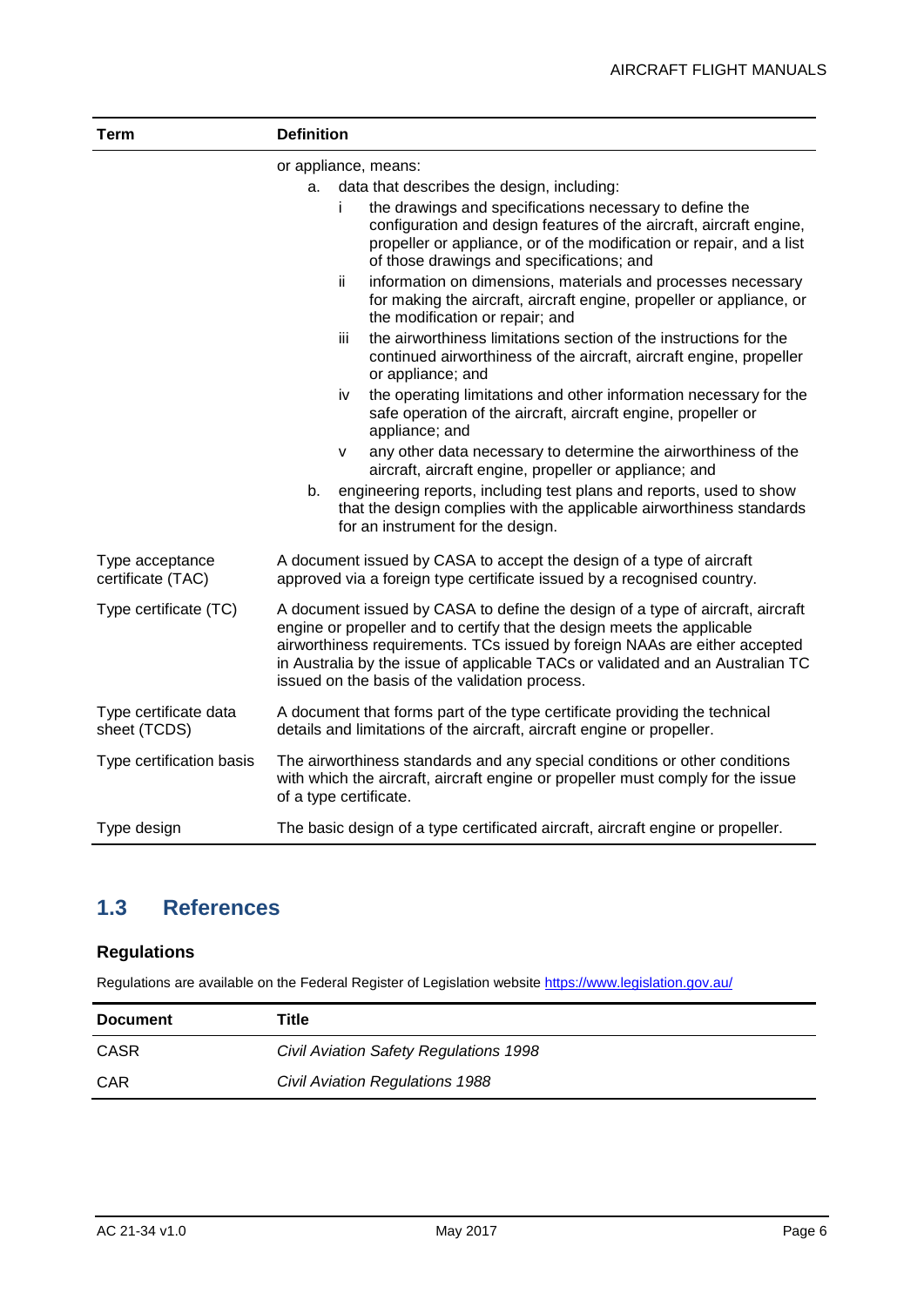#### **Advisory material**

CASA's advisory circulars are available at [http://www.casa.gov.au/AC](http://www.casa.gov.au/ACs)

CASA's Civil Aviation Advisory Publications are available at [http://www.casa.gov.au/CAAP](http://www.casa.gov.au/CAAPs)

| <b>Document</b> | Title                                                                                                                              |
|-----------------|------------------------------------------------------------------------------------------------------------------------------------|
| AC 21-08        | Approval of modification and repair designs under Subpart 21.M                                                                     |
| AC 21-42        | Light sport aircraft manufacturers' requirements                                                                                   |
| CAAP 233-1      | Electronic Flight Bags                                                                                                             |
| CAAP 235A-1     | Minimum Runway Width - for aeroplanes engaged in RPT and charter<br>operations with a maximum take-off weight greater than 5700 kg |

#### **Other documents**

EASA documents are available at<http://easa.europa.eu/>

EASA CS-22 EASA CS-VLA EASA CS-23 EASA CS-25 EASA CS-27 EASA CS-29 EASA CS-31GB

EASA CS-31HB

FAA documents are available a[t http://www.faa.gov/](http://www.faa.gov/)

FAA AC 23-15

FAA AC 25.1581-1

FAA AC 27-1

FAA AC 29-2

FAA Order 8300.16

ICAO documents are available at<http://www.icao.int/> ICAO Annex 6

ICAO Annex 8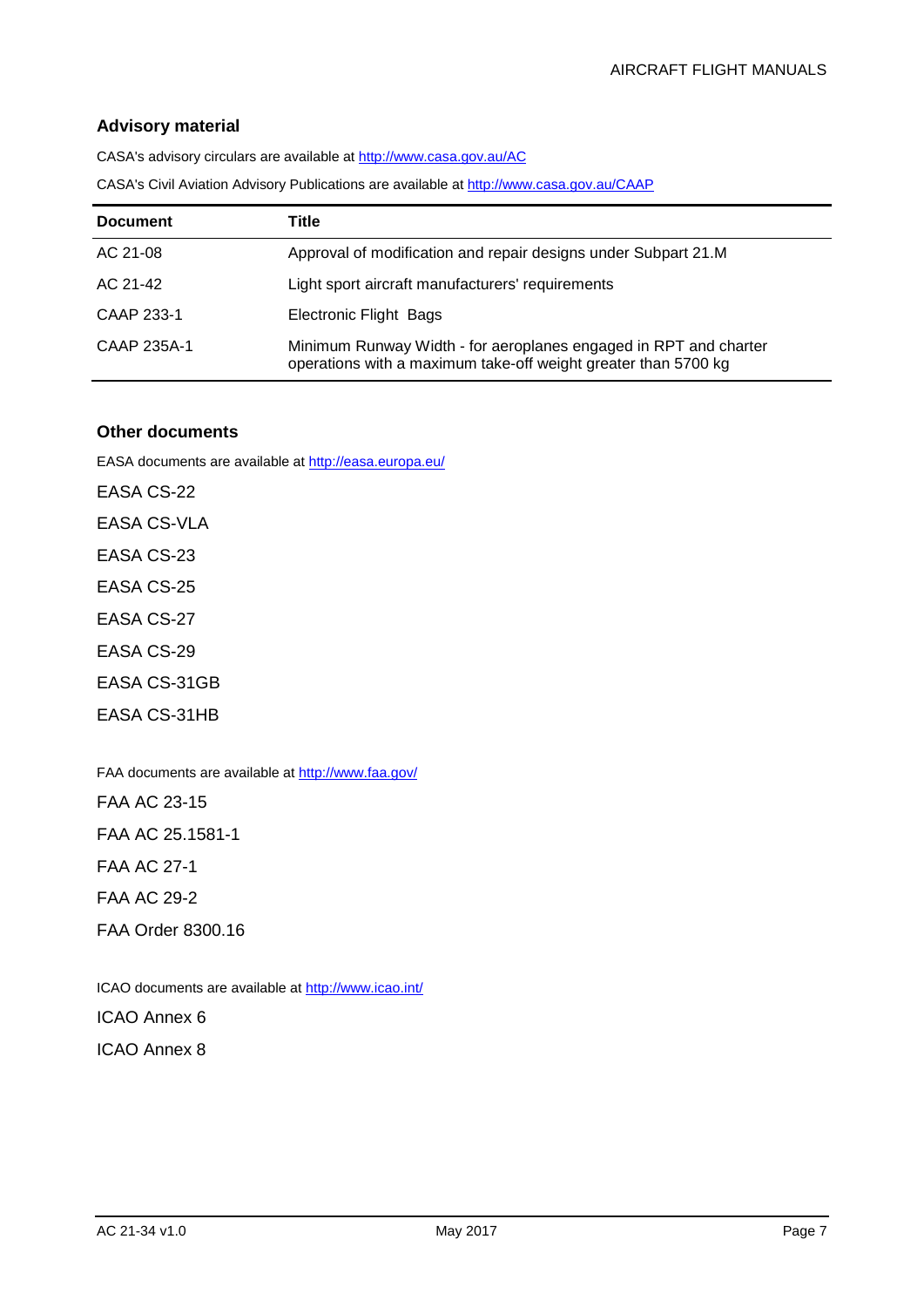# <span id="page-8-0"></span>**2 Aircraft flight manuals**

### <span id="page-8-1"></span>**2.1 Introduction**

- <span id="page-8-4"></span>2.1.1 The International Civil Aviation Organization (ICAO) Annex 8 requires that each aircraft be provided with a flight manual, placards or other document stating the approved limitations within which the aircraft is considered airworthy as defined by the appropriate airworthiness requirements, additional instructions and information necessary for the safe operation of the aircraft.
- 2.1.2 CASA regulations comply with the provisions of ICAO Annex 8 as described in paragraph [2.1.1.](#page-8-4)
- 2.1.3 The CASR Dictionary defines the meaning of an aircraft's flight manual (AFM). Under this definition, a reference to a flight manual in the CASR and *Civil Aviation Regulations 1988* (CAR) includes an AFM or any other document that contains the aircraft's operating limitations and other information required for the safe operation of the aircraft, including all amendments and supplements for an AFM or the other document, as applicable. $<sup>1</sup>$  $<sup>1</sup>$  $<sup>1</sup>$ </sup>

### <span id="page-8-2"></span>**2.2 General**

- 2.2.1 An AFM is part of the type design as required by the type certification basis that the aircraft was originally certificated to. In some cases the original certification requirements are changed by a Supplemental Type Certificate (STC), mandating the provision of an AFM even though the original type certification basis did not require the provision of an AFM.
- 2.2.2 All AFMs are identified by a part number like any other critical part of the aircraft. The primary source for identifying the AFM applicable to a particular aircraft is the Type Certificate Data Sheet (TCDS). If there is uncertainty as to which AFM is applicable to a particular aircraft, the type certificate (TC) holder or the manufacturer can provide that information based on the make, model and serial number of the aircraft. The relevant CASA Local Office may also help in identifying the applicable AFM.

### <span id="page-8-3"></span>**2.3 Format of AFMs**

- 2.3.1 An AFM is a manual provided for an aircraft which states the approved limitations within which the aircraft is considered airworthy, as defined by the appropriate airworthiness requirements, including additional instructions and information necessary for the safe operation of the aircraft.
- 2.3.2 An AFM is usually clearly identified as an AFM. For some older aircraft, the AFM may be referred to as the Pilot's Operating Handbook (POH), Owner's Handbook or Owner's Manual.
- 2.3.3 An AFM may consist of approved and unapproved parts.

<span id="page-8-5"></span> $1$  See Clause 37 of Part 2 of the CASR Dictionary.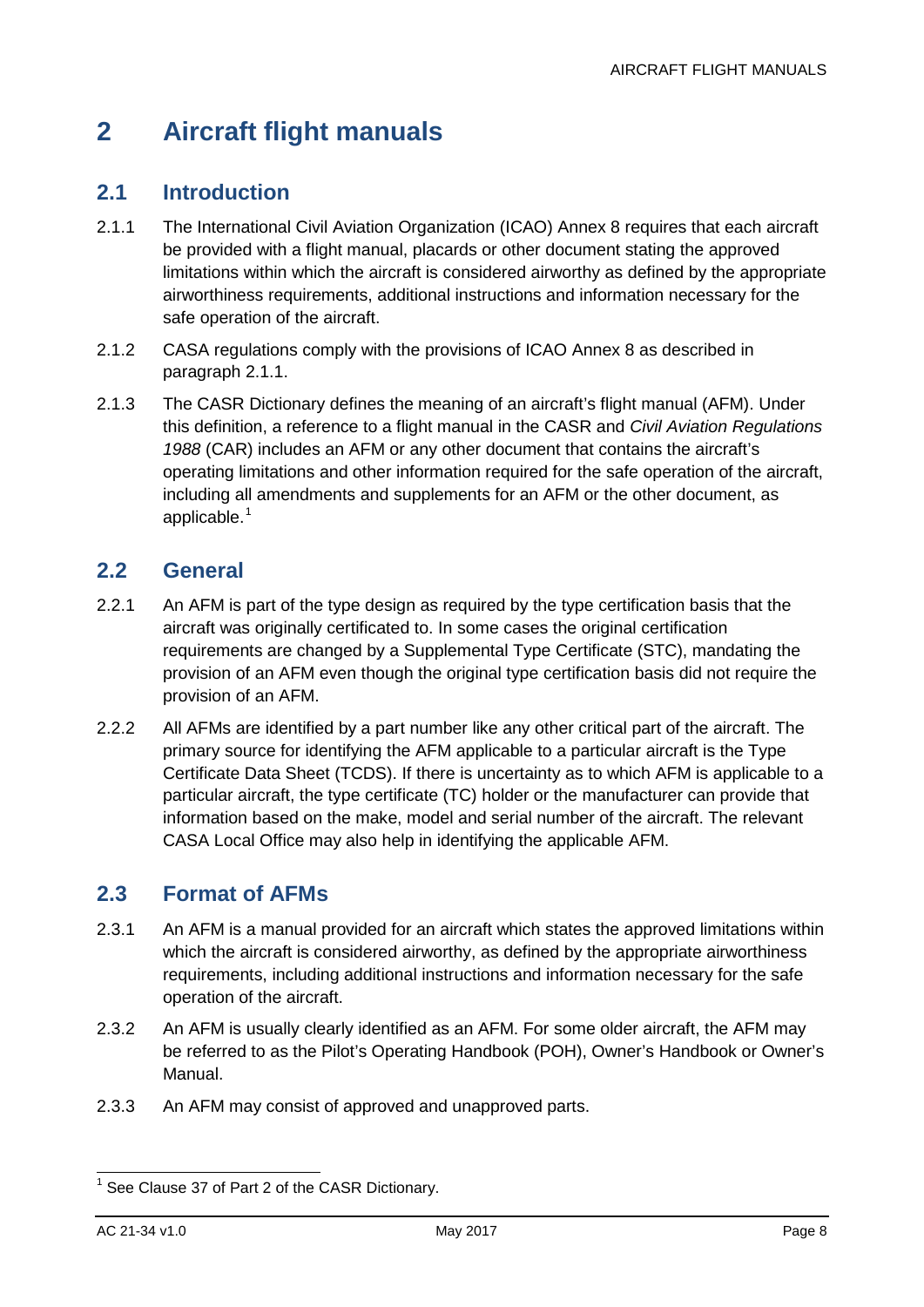- 2.3.4 Approved parts of the AFM are approved by the applicable national aviation authority (NAA), based on the type certification requirements effective at the time of certification. The content of approved parts of the AFM must satisfy requirements of regulation 23.1581, 25.1581, 27.1581 or 29.1581, or similar, as applicable.
- 2.3.5 Unapproved parts of the AFM are provided by the manufacturer additionally, as deemed necessary for the safe operation of the aircraft, and cannot conflict with approved parts of the AFM. Each approved part of the AFM is clearly distinguished from any unapproved part of that AFM.
- 2.3.6 Some older AFMs comply with older airworthiness standards and may contain only unapproved information, provided by the manufacturer as deemed necessary for the safe operation of the aircraft. For example, AFMs titled Owner's Handbook or Owner's Manual.
- 2.3.7 Aeroplanes up to 5,700 kg (or 12,500 lb) maximum take-off weight (MTOW), whose type certification required the provision of an AFM and were manufactured in 1976 or later, usually have their AFM provided in the US General Aviation Manufacturer's Association (GAMA) Specification No. 1, 'Pilot's Operating Handbook' (POH) format.<sup>[2](#page-9-0)</sup> AFMs prepared in accordance with these specifications are titled either 'Pilot's Operating Handbook' or 'Pilot's Operating Handbook and FAA Approved Airplane Flight Manual', and meet the regulatory requirements.
	- Note Aircraft of the same type and model with the same type certification basis may have their approved information necessary for the safe operation of the aircraft set out in different ways (AFM, placards, or a combination of AFM and placards) according to their aircraft serial number and year of manufacture.

#### **2.3.8 AFM performance section – digitalised format**

2.3.8.1 Modern transport category aeroplanes, type certificated under Part 25, are usually certified with their performance information provided by the manufacturer and approved by the NAA in digitalised format. The digitalised parts replace or supplement relevant parts of the AFM. Therefore, the approved AFM in these cases consists of the AFM and the digitised performance (program and databases, using the International Air Transport Association (IATA) SCAPs<sup>[3](#page-9-1)</sup>). Relevant parts of the AFM are required to clearly state the program and database versions that must be used to calculate the certified performance for the particular aeroplane.

<span id="page-9-0"></span> <sup>2</sup> The GAMA Specification No. 1 was developed by representatives of member companies of the General Aviation Manufacturer's Association for use in preparing Pilot's Operating Handbooks that meet government regulatory requirements and meet industry standards for scope of material, arrangement, nomenclature and definitions. The Specification provides guidance for a large group of aeroplanes, consequently not all of the material in the Specification is applicable to any one model. Manufacturers may omit material inappropriate to a specific aircraft type or model.

<span id="page-9-1"></span><sup>3</sup> SCAP: Standardised Computerised Aircraft Performance; a standard created by IATA, Air Transport Association (ATA) and several manufacturers to achieve maximum possible standardisation of the performance program interface. There are six SCAP Specifications: Take-off, Landing, Climbout, Inflight, Noise and APM (Aircraft Performance Monitoring), applicable to civil, transport category airplanes. SCAPs generally use "first principle" methods to calculate real on-time performance data, however some SCAPs for older aircraft may interpolate between points of the tabulated (pre-computed) AFM data instead. Maintenance and update of the SCAP Specifications has been the responsibility of the IATA SCAP Task Force, meeting annually.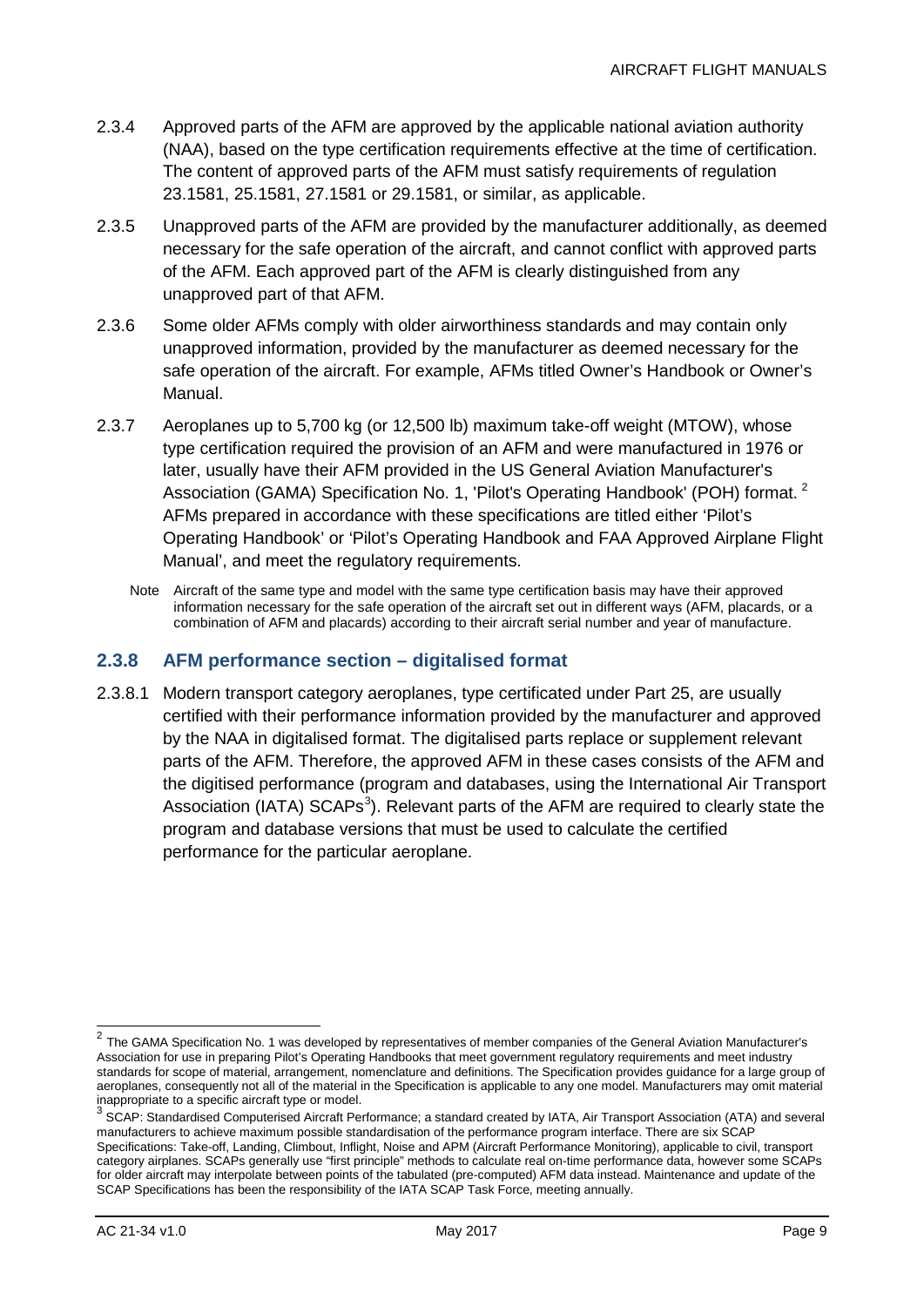#### <span id="page-10-0"></span>**2.4 Provision of AFMs**

2.4.1 Aircraft must be provided with a type of AFM, placards or a combination of AFM information and placards, as applicable, according to the relevant certification basis.

Note If placards have been used then they are a part of the type design and their removal, change, relocation, modification or repair must be approved under the applicable Part 21 regulations.

- 2.4.2 Aircraft certificated under older certification requirements or under some special categories may not be required to be provided with an AFM.
- <span id="page-10-3"></span>2.4.3 The following aircraft may not be required to have an AFM:
	- a. aircraft up to a MTOW of 2,722 kg (6,000 lb) manufactured and flown prior to 1 March 1979
	- b. historic and ex-military aircraft
	- c. amateur-built aircraft
	- d. experimental aircraft
	- e. hang gliders operated under Civil Aviation Order (CAO) 95.8
	- f. ultralight aircraft operated under CAO 95.10 and CAO 95.55
	- g. gyroplanes operated under CAO 95.12 and CAO 95.12.1
	- h. weight shift controlled aeroplanes and powered parachutes operated under CAO 95.32.
- 2.4.4 Gliders, powered sailplanes and manned free balloons (operated under CAO 101.54) are required to have an AFM if required by the applicable airworthiness standards.
- 2.4.5 Aircraft, other than those mentioned under paragraph [2.4.3](#page-10-3) or [Appendix A,](#page-16-0) are all required to have an AFM.

### <span id="page-10-1"></span>**2.5 Regulation 21.005 – Manufacturers etc to provide AFMs for certain aircraft**

2.5.1 Regulation 21.005 applies to aircraft whose certification basis does not require the provision of an AFM, and were not flown prior to 1 March 1979. For aircraft to which regulation 21.005 applies, the type certificate holder must provide an AFM to the owner of the aircraft, even when the type certification basis does not require the provision of such document.

#### <span id="page-10-2"></span>**2.6 Regulation 21.006 – Approval of AFMs**

- 2.6.1 Regulation 21.006 provides for the approval of an AFM for the purposes of regulation 21.005. The regulation sets out who must be satisfied that the AFM complies with the applicable airworthiness standards.
	- Note Regulation 21,006 only has application in relation to regulation 21,005. AFMs reguired for type certification are approved by CASA or the relevant NAA as part of the type certification.
- 2.6.2 The holder of a type certificate for, or the manufacturer of, an aircraft may apply (in writing) for the approval of an AFM.
- 2.6.3 In order for the AFM to be approved, the applicant must satisfy CASA, the ADO or the authorised person (as applicable), that the manual would comply with the applicable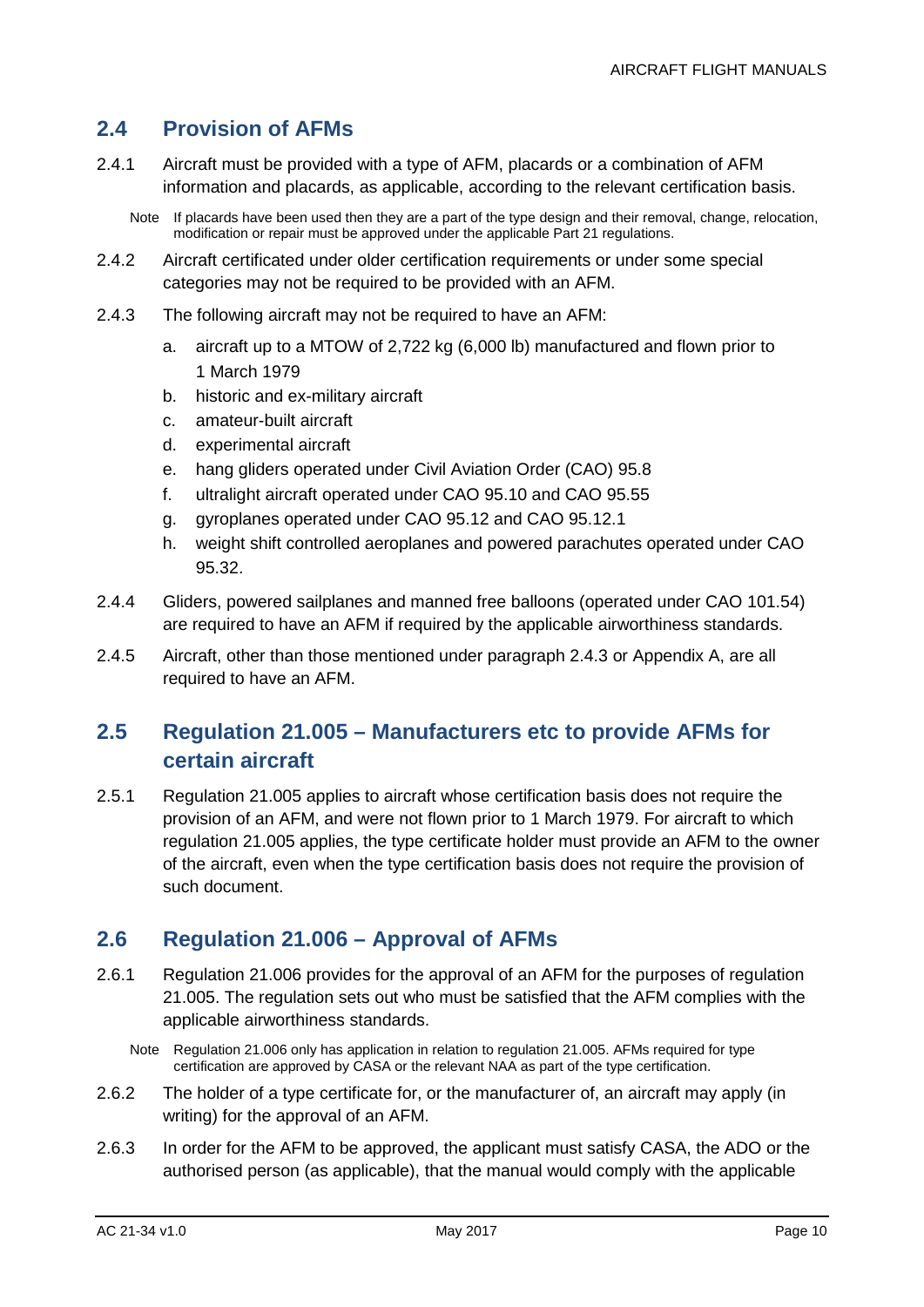airworthiness standards. For type certificated aircraft, the applicable airworthiness standards are included in Parts 23, 25, 27 and 29 (and similar, as applicable).

### <span id="page-11-0"></span>**2.7 Regulation 21.006A – Approval of changes to AFMs**

- 2.7.1 Regulation 21.006A sets out who must be satisfied that a change to an AFM or AFM supplement complies with the applicable airworthiness standards.
- 2.7.2 If a design change (e.g. modification/repair design or STC) or compliance with the regulations necessitates a change to the AFM for the applicable aircraft, then the AFM change must be approved under this regulation. $4$  This would include designs that change the crew/aircraft interface or the aircraft configuration (and are not already covered by the existing AFM).
- 2.7.3 The applicant for the design change, the applicant for complying with other specific regulations or the registered operator of the aircraft may apply for a change to the AFM.
- 2.7.4 In order for the change to be approved, the applicant must satisfy CASA, the ADO or the authorised person (as applicable), that the manual, as changed, would comply with the applicable airworthiness standards<sup>[5](#page-11-2)</sup> or with the intended regulation, as applicable. For type certificated aircraft this should include 23.1581, 25.1581, 27.1581 or 29.1581 (or similar, as applicable).
- 2.7.5 The showing of compliance for a change to an AFM associated with a modification/repair design should be covered in the technical data approved under regulation 21.009 for the modification/repair design.
- 2.7.6 The showing of compliance for a change to an AFM generated by requirements of a specific regulation, including applicable operational regulations, should be covered in the technical data prepared in accordance with the requirements supporting the applicable regulation. For example, an engineering/technical report prepared in support of operations under regulation 235A of CAR should be prepared in accordance with CAAP 235A-1, the supporting document to regulation 235A.
- 2.7.7 The AFM amendment or supplement should be in the same format and structure as the existing AFM, and should clearly specify the design change or other approval to which the amendment or supplement relates. It is not necessary to exactly replicate every aspect of the AFM format, but the amendment or supplement should be as similar as practicable in order to facilitate its use.

<span id="page-11-2"></span><span id="page-11-1"></span><sup>&</sup>lt;sup>4</sup> See also subregulation 21.420(2) and AC 21-8.<br><sup>5</sup> See regulations 21.403 and 21.405 and AC 21-8 for more information on applicable airworthiness standards.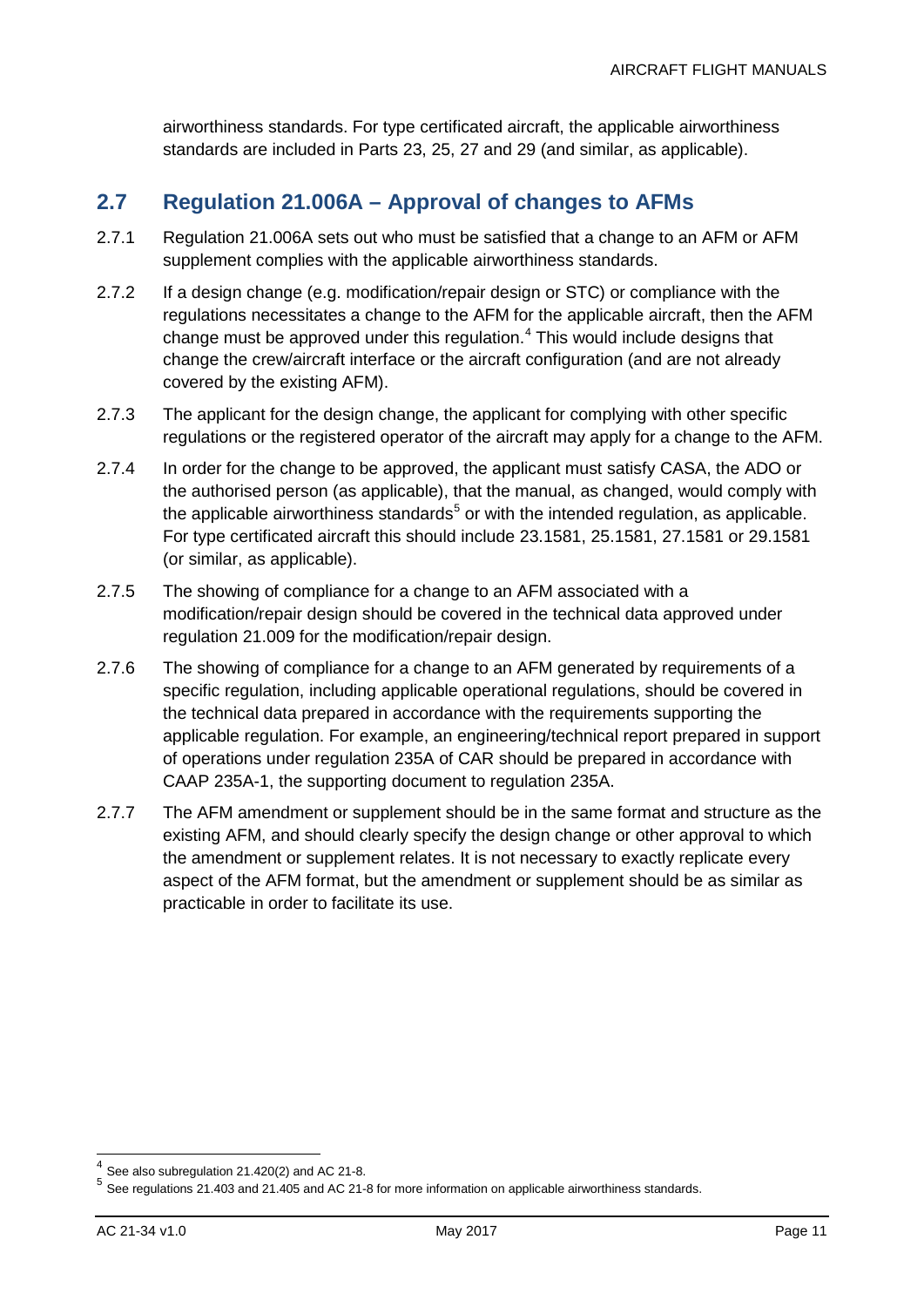2.7.8 If the aircraft does not have an AFM and a design change or the compliance with a specific regulation affects the information that would normally be contained in an AFM, then an AFM supplement may be approved under this regulation. However, if the information that would normally be provided in an AFM is provided by placards in the aircraft, and a design change necessitates a physical change to the placards, then that change should be approved as part of the design change.

Notes

- 1. An authorisation to approve a modification/repair design does not imply an authorisation to approve a change to an AFM. The authorisation to approve a change to an AFM under this regulation must be specifically granted by CASA, either under an ADO approval certificate or an instrument of appointment.
- 2. It is the responsibility of the holder of the modification/repair design approval to ensure that any subsequent required changes to the AFM (e.g. as a result of defects or changes to the design) are approved under this regulation and provided to the registered operator of the aircraft.<sup>[6](#page-12-0)</sup>

#### **2.7.9 Compatibility with the applicable TC or STC**

- 2.7.9.1 An approved AFM supplement can only be used with an aircraft's AFM if its certification basis is compatible with that AFM. AFM supplements usually have a statement at the front of the document clarifying the applicability of the information included in the supplement. Such statements may include listing AFM part numbers, aircraft serial numbers, variants of the applicable aircraft model, year of manufacture, etc.
- 2.7.9.2 In some cases, aircraft of the same type and model may have different type certification bases requiring different AFMs. For example, an aircraft that has received both Civil Aviation Authority of the United Kingdom (UK CAA) and US Federal Aviation Administration (FAA) certification will have separate AFMs approved by each NAA. In this case, an FAA approved AFM supplement cannot be used directly with the AFM approved by the UK CAA as the two TCs will differ in some details from each other.
- 2.7.9.3 In other cases, aircraft of the same type and model and the same type certification basis may have different AFMs according to serial number and year of manufacture.
- 2.7.9.4 Each aircraft is manufactured in accordance with an approved TC and TCDS. For foreign aircraft type certificated by the NAA of a recognised country, these are referenced in the CASA type acceptance certificate (TAC). When the aircraft is modified and a new AFM supplement or AFM amendment is required, the applicable certification basis for the finding of compliance and approval of that supplement or amendment must be decided in accordance with Part 21 requirements and the TC/TCDS/TAC applicable to the manufactured aircraft, as recorded on its data plate.
- 2.7.9.5 The registered operator of an aircraft is responsible for ensuring that only compatible AFM supplements are used with a particular AFM.

#### **2.7.10 Airworthiness statements related to aircraft configuration, operational capability and other limitations**

2.7.10.1 Some design changes require the AFM or AFM supplement to include an airworthiness statement regarding the configuration, operational capability and / or limitations of the aircraft for certain operations. In such cases, it is the responsibility of the applicant for the design change to include all required airworthiness statements in the AFM

<span id="page-12-0"></span> $<sup>6</sup>$  See regulation 21.460.</sup>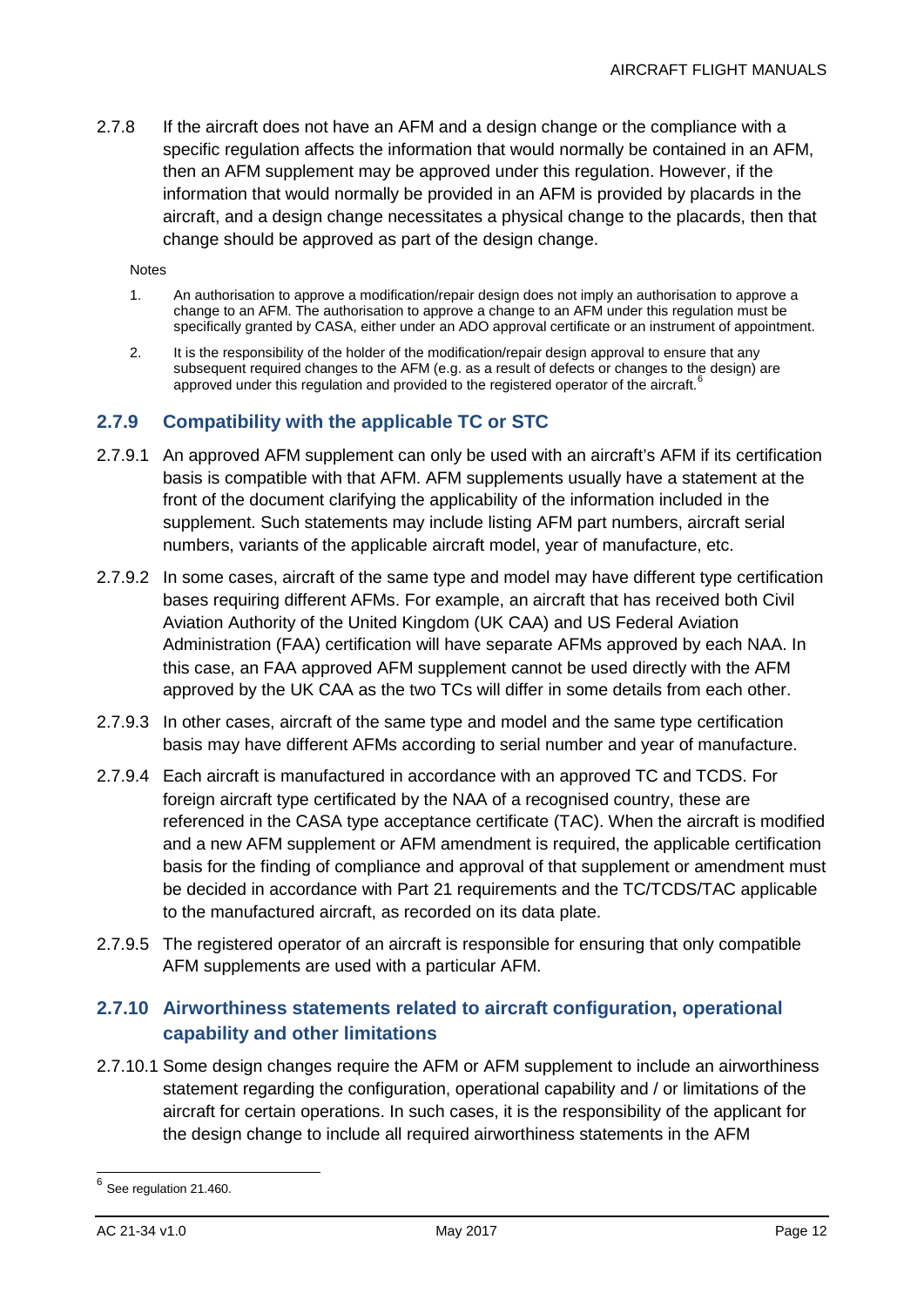amendment or AFM supplement when applying for approval under regulation 21.006A. For specific information on airworthiness statements, the applicant should refer to the regulations and guidance material relevant to the design change.

- Note For example, CAO 20.18 and 82.1 establishes the type of ADS-B transmitting equipment required for Australian registered aircraft and foreign registered aircraft, respectively, operating in Australian airspace. Building on this legislative basis, AC 21-45 contains the guidance material for the airworthiness approval of ADS-B aircraft equipment, including information on the airworthiness statement required to specify which accepted specification the equipment is compliant with.
- 2.7.10.2 Airworthiness statements in an AFM or AFM supplement are related to the configuration, operational capability and / or limitations of the aircraft and do not constitute as operational authorisations or approvals for the registered operator of the aircraft.

#### **2.7.11 Minor design changes for which an AFM supplement is not required**

- 2.7.11.1 An AFM supplement for a design change is not required if ALL of the following conditions are met:
	- a. Does not restrict, displace, or limit the use of required equipment.
	- b. All new limitations can be addressed via placards.
	- c. The aircraft performance is not negatively affected.
	- d. Does not require a placard per TC or STC.
	- e. VFR use only.
	- f. Is non-required equipment.

#### <span id="page-13-0"></span>**2.8 Regulation 54 of CAR – Registered operators to maintain AFMs**

- 2.8.1 Regulation 54 of CAR requires the registered operator of an aircraft to ensure that the AFM is at all times appropriate for the aircraft, having regard to:
	- a. any direction issued by CASA relating to the AFM under Subpart 11.G; and
	- b. any modifications to the aircraft that would require amendment of the AFM (refer to section [2.7](#page-11-0) for further details on approval of changes to an AFM); and
	- c. any instructions in relation to the AFM from the holder of the TC, STC or modification/repair design approval that applies to the aircraft.

Note A copy of the AFM amendment record sheet is no longer required to be sent to CASA.

- 2.8.2 In some cases, an aircraft may be issued with an AFM that contains AFM supplements available for the aircraft type, which have not been incorporated or are not applicable for the specific aircraft. In such cases, it is the responsibility of the registered operator to clarify which supplement is and which one is not applicable to the specific aircraft. This can be achieved through several methods; however, it must be clear from the AFM document what method has been utilised for controlling non-applicable supplements (i.e. the amendment sheet must be properly annotated).
	- Note For example, acceptable methods to control non-applicable supplements include the complete removal of the non-applicable supplements or the separation of the non-applicable supplements from the rest of the AFM content.
- 2.8.3 The registered operator of an aircraft may nominate a representative for maintaining the AFM for that aircraft; however, the responsibility for the update status of the AFM remains with the registered operator of the aircraft.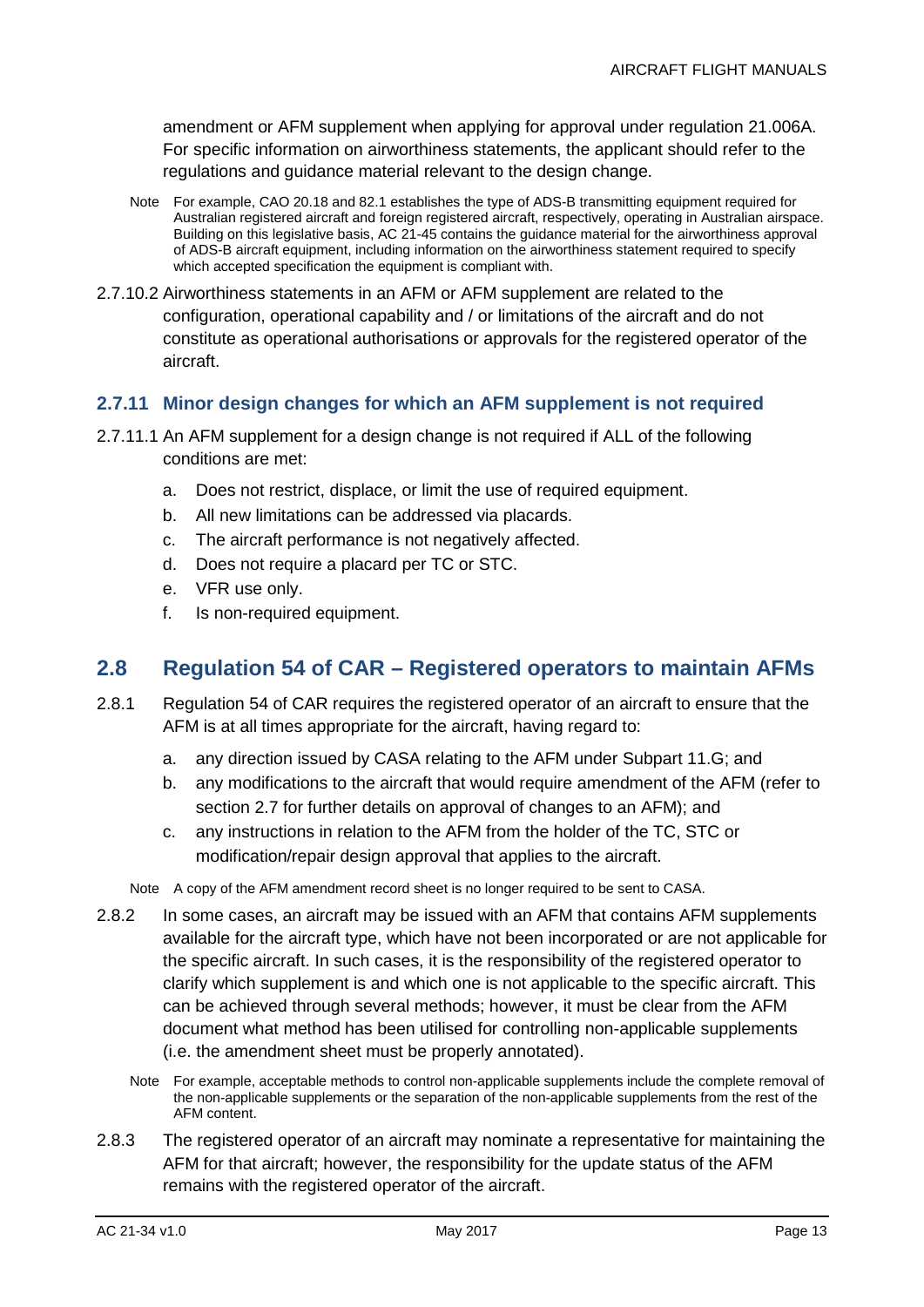### <span id="page-14-0"></span>**2.9 Regulation 138 of CAR – Pilot to comply with requirements etc of aircraft's flight manual etc**

- 2.9.1 Regulation 138 of CAR requires the pilot in command to comply with the requirements, instructions, procedures or limitations concerning the operation of the aircraft that are set out in the AFM.
- 2.9.2 If relevant information and instructions for the safe operation of the aircraft are issued on placards, or partly on placards and partly in another document, including an AFM, the pilot in command must comply with the requirements, instructions, procedures or limitations set out on the placards or in the other document, as applicable.

### <span id="page-14-1"></span>**2.10 Regulation 139 of CAR – Documents to be carried in Australian aircraft – Carriage of the AFM**

- 2.10.1 Regulation 139 of CAR sets out which documents must be carried in the aircraft when flying.
- 2.10.2 If an AFM has been issued for a particular aircraft, it must be carried on board the aircraft at all times, unless specified otherwise in the regulation (see paragraph [2.10.4](#page-14-2) for further details).
- 2.10.3 If the performance information for the aircraft is provided by the manufacturer or TC/STC holder on electronic media (such as a CD or DVD) attached to the AFM book as an appendix, such electronic media may not be carried on board the aircraft providing that the performance data required for the safe operation of the aircraft is otherwise readily available on board. Any transition of data from one medium (electronic, hard copy, etc.) to another (electronic, hard copy, etc.) must be conducted in a controlled manner. The transition of data must not alter or have a potential to alter data that has been transitioned in any possible way.
- <span id="page-14-2"></span>2.10.4 If an aircraft is operated under an AOC, the AFM need not be carried in the aircraft, provided that an approved operations manual is carried that contains the information and instructions that are required, under the relevant airworthiness standards for the aircraft, to be included in the AFM. The operations manual must not contain anything that conflicts with the information and instructions in the AFM.

#### **2.10.5 Carriage of the AFM in electronic form**

- 2.10.5.1 Under the provisions of the *Electronic Transactions Act 1999*, any document required by the regulations that is in the form of paper is taken to meet the requirement if the document is available in electronic form. Accordingly, the AFM may be carried on board the aircraft in electronic form providing that its content remains readily available on board the aircraft and that it complies with all regulations concerning AFMs, including the maintenance of the AFM as per section [2.8.](#page-13-0)
- 2.10.5.2 If an aircraft is operated under an AOC and the electronic form of the AFM is carried on board the aircraft as part of a portable Electronic Flight Bag (EFB), the EFB must meet the requirements of a Class 1 or Class 2 EFB with functionality 1 or better.
	- Note Guidance on EFBs is available in CAAP 233-1(1) or later revisions.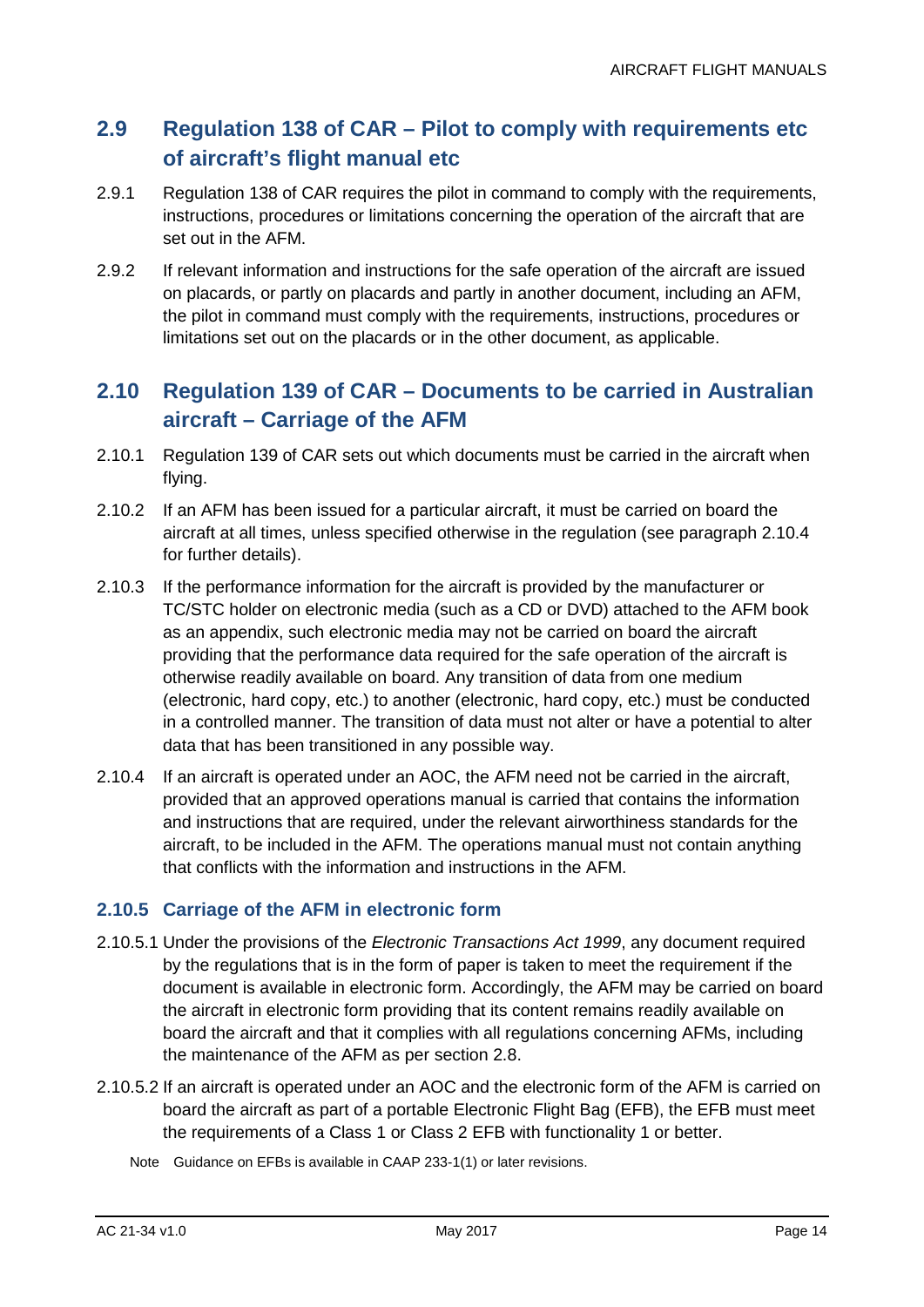### <span id="page-15-0"></span>**2.11 AFMs for experimental aircraft**

- 2.11.1 Experimental aircraft may not necessarily be required to have an AFM, but it is expected that sufficient information to operate the aircraft safely will be available to the pilot. This may be in some form of document (provided by the designer or owner) and/or placards. Design standards, such as Part 23, indicate the kind of information that should be presented in such a document.
- 2.11.2 As a minimum, the following information should be provided to the pilot:
	- a. aircraft description
	- b. airspeed limitations
	- c. powerplant limitations
	- d. weight and balance and loading information
	- e. operations permitted
	- f. normal and emergency procedures
	- g. minimum field length for take-off and landing.

### <span id="page-15-1"></span>**2.12 AFMs for light sport aircraft (LSA)**

2.12.1 LSA must have aircraft operating instructions that comply with the applicable LSA standards. See AC 21-42 for more information on LSA standards.

#### <span id="page-15-2"></span>**2.13 AFMs for recreational aircraft**

2.13.1 Recreational aircraft must have aircraft operating instructions that comply with the standards of the applicable registering self-administering organisation.

#### <span id="page-15-3"></span>**2.14 Further information**

- 2.14.1 Further information on AFMs and the related airworthiness standards is available in the following documents:
	- a. FAA AC 23-15: Small Airplane Certification Compliance Program
	- b. FAA AC 25.1581-1: Airplane Flight Manual
	- c. FAA AC 27-1: Certification of Normal Category Rotorcraft
	- d. FAA AC 29-2: Certification of Transport Category Rotorcraft
	- e. FAA AC 60-6B: Airplane Flight Manuals (AFM), Approved Manual Materials, Markings, and Placards Airplanes
	- f. EASA CS-22 Book 2 AMC 22.1581: Flight manual
	- g. EASA CS-VLA Book 2 AMC VLA 1581: Specimen Flight Manual For A Very Light Aeroplane
	- h. EASA CS–23 Book 2 Section 3: Aeroplane flight manual and approved manual material
	- i. EASA CS-25 Book 2 AMC 25.1581: Aeroplane flight manual
	- j. EASA CS-31GB Book 2 AMC 31GB.81: Operating instructions
	- k. EASA CS-31HB Book 2 AMC 31HB.81: General.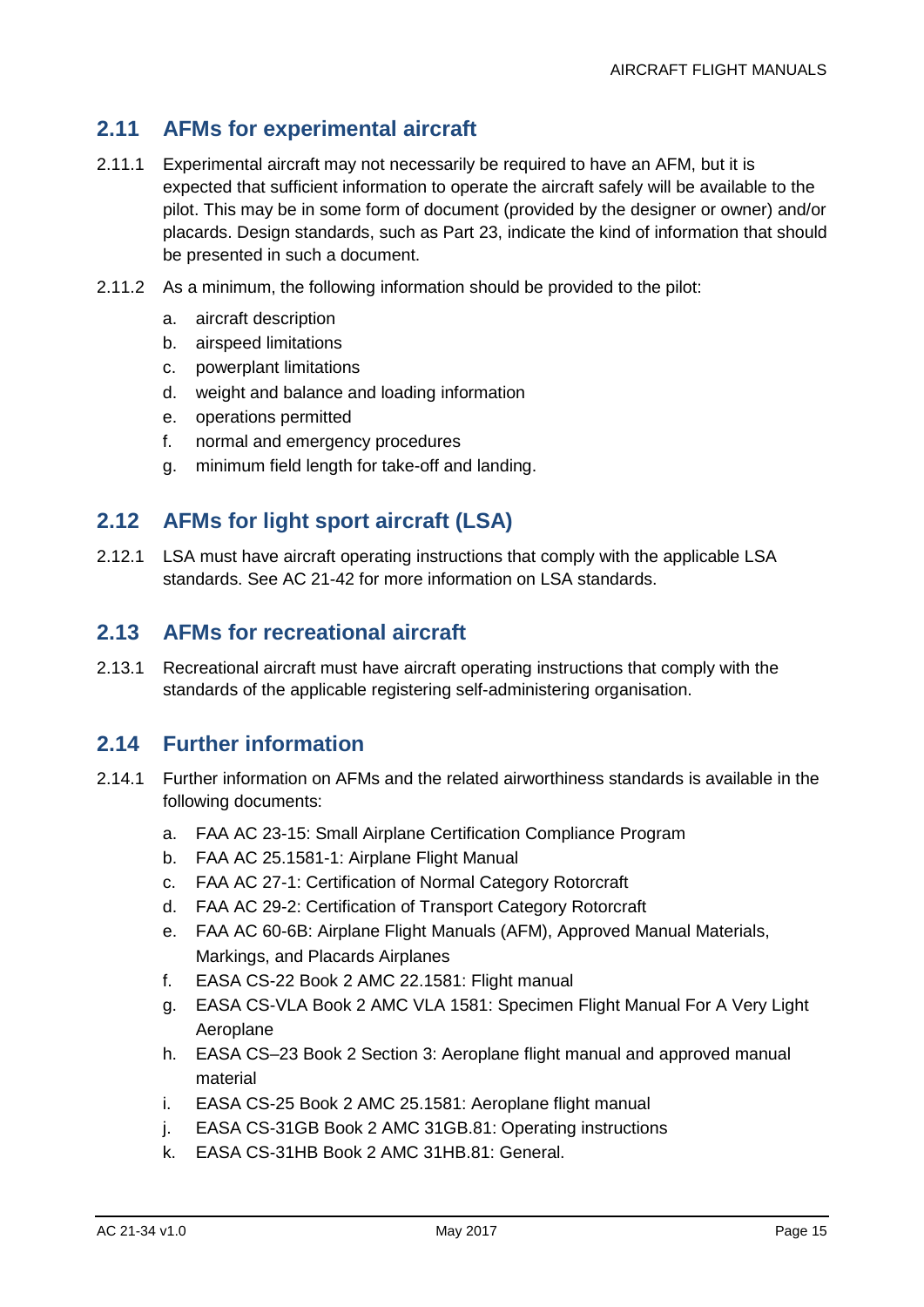# **Appendix A**

# <span id="page-16-0"></span>**Aircraft NOT required to have an Aircraft Flight Manual (AFM)**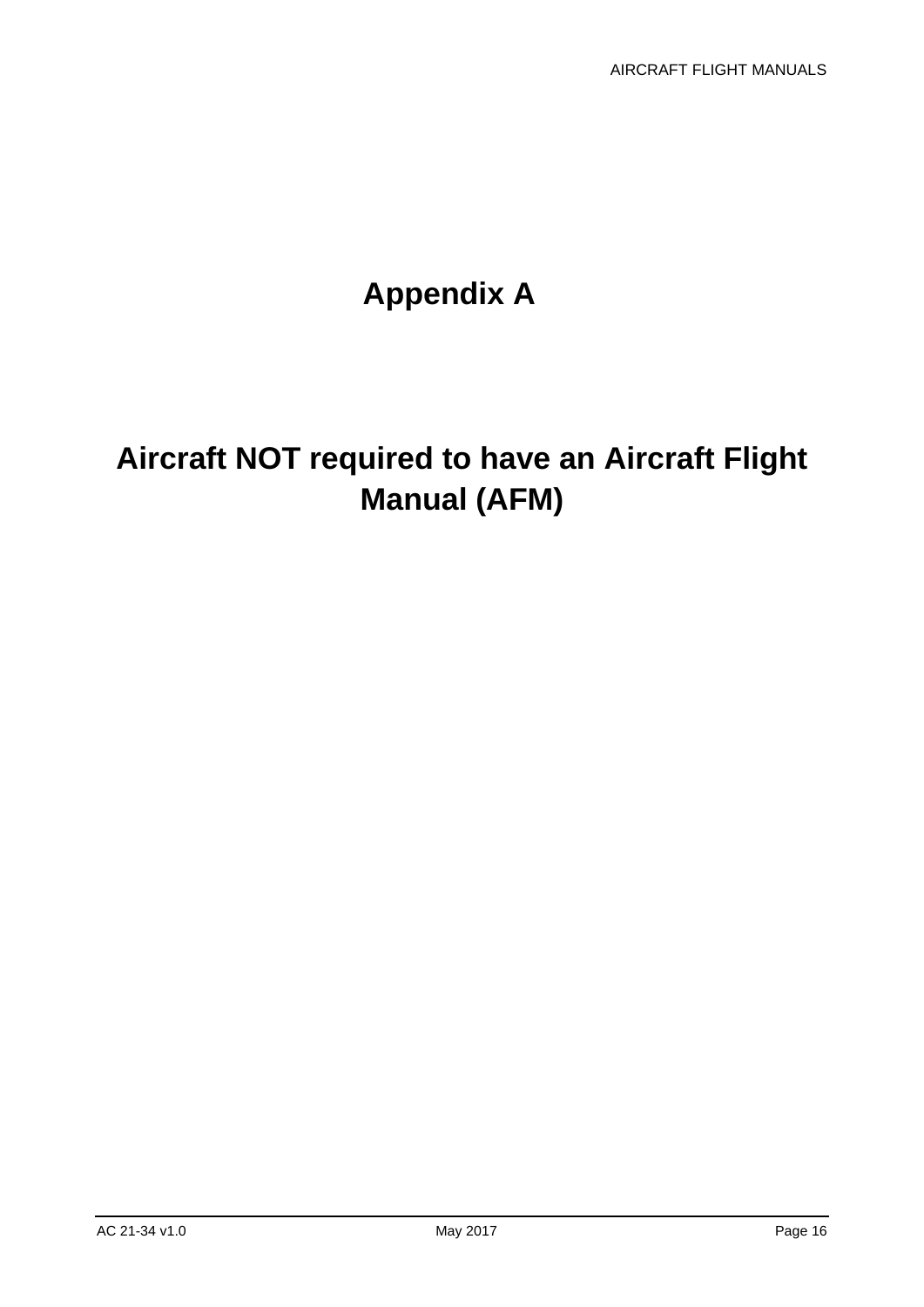### **A.1 Aircraft NOT required to have an AFM**

A.1.1 For each following model of aircraft, the relevant NAA does not require an AFM to be provided, nor has the TC holder issued a document (such as a POH) containing information required to be provided to the pilot under the applicable airworthiness standards.

\* "Make" means the Manufacturer, TC holder (on TCDS) or best known brand name.

<sup>\*\*\*</sup> If there is no TCDS, "Model" is as designated by the relevant NAA.

| Make*                                                       | Type**         | Model***<br>(as per TCDS)                                                                                                     | <b>Relevant</b><br><b>NAA</b> | <b>TCDS</b><br><b>Number</b> | <b>Serial Number</b><br><b>Applicability and/or</b><br><b>Remarks</b>         |
|-------------------------------------------------------------|----------------|-------------------------------------------------------------------------------------------------------------------------------|-------------------------------|------------------------------|-------------------------------------------------------------------------------|
| American<br>Champion<br>(Bellanca,<br>Champion,<br>Aeronca) | $\overline{7}$ | 7AC, S7AC, 7BCM,<br>7CCM, 7DC, S7DC,<br>S7CCM, 7EC, S7EC,<br>7FC, 7GC, 7HC,<br>7GCA, 7JC, 7GCB,<br>7KC, 7GCBA, 7KCAB,<br>7ACA | <b>US FAA</b>                 | A-759                        | All                                                                           |
| American<br>Champion<br>(Bellanca,<br>Champion,<br>Aeronca) | $\overline{7}$ | 7ECA                                                                                                                          | <b>US FAA</b>                 | A-759                        | 1 through 1294-79                                                             |
| American<br>Champion<br>(Bellanca,<br>Champion,<br>Aeronca) | $\overline{7}$ | 7GCAA                                                                                                                         | <b>US FAA</b>                 | A-759                        | 1 through 377-79                                                              |
| American<br>Champion<br>(Bellanca,<br>Champion,<br>Aeronca) | $\overline{7}$ | 7GCBC                                                                                                                         | <b>US FAA</b>                 | A-759                        | 1 through 1107-79,<br>1109-79, providing no<br>retrofit with 7-1545<br>wings. |
| American<br>Champion<br>(Bellanca, Trytek,<br>Aeronca)      | 11             | 11AC, S11AC, 11BC,<br>S11BC                                                                                                   | <b>US FAA</b>                 | A-761                        | All                                                                           |
| Auster                                                      | III            | III, IIIF                                                                                                                     | <b>UK CAA</b>                 | None                         | All<br>[Note: Required<br>placarded Limitations<br>are on UK CAA CofA.]       |
| Auster                                                      | IV             | ${\sf IV}$                                                                                                                    | UK CAA                        | None                         | All<br>[Note as for Auster III]                                               |
| Auster                                                      | V              | $\vee$                                                                                                                        | UK CAA                        | None                         | All<br>[Note as for Auster III]                                               |
| Auster                                                      | J <sub>1</sub> | J1, J1B, J1N                                                                                                                  | UK CAA                        | None                         | All<br>[Note as for Auster III]                                               |
| Auster                                                      | J2             | J2                                                                                                                            | UK CAA                        | None                         | All                                                                           |

<sup>\*\* &</sup>quot;Type" means the type as listed in the Australian Civil Aviation Register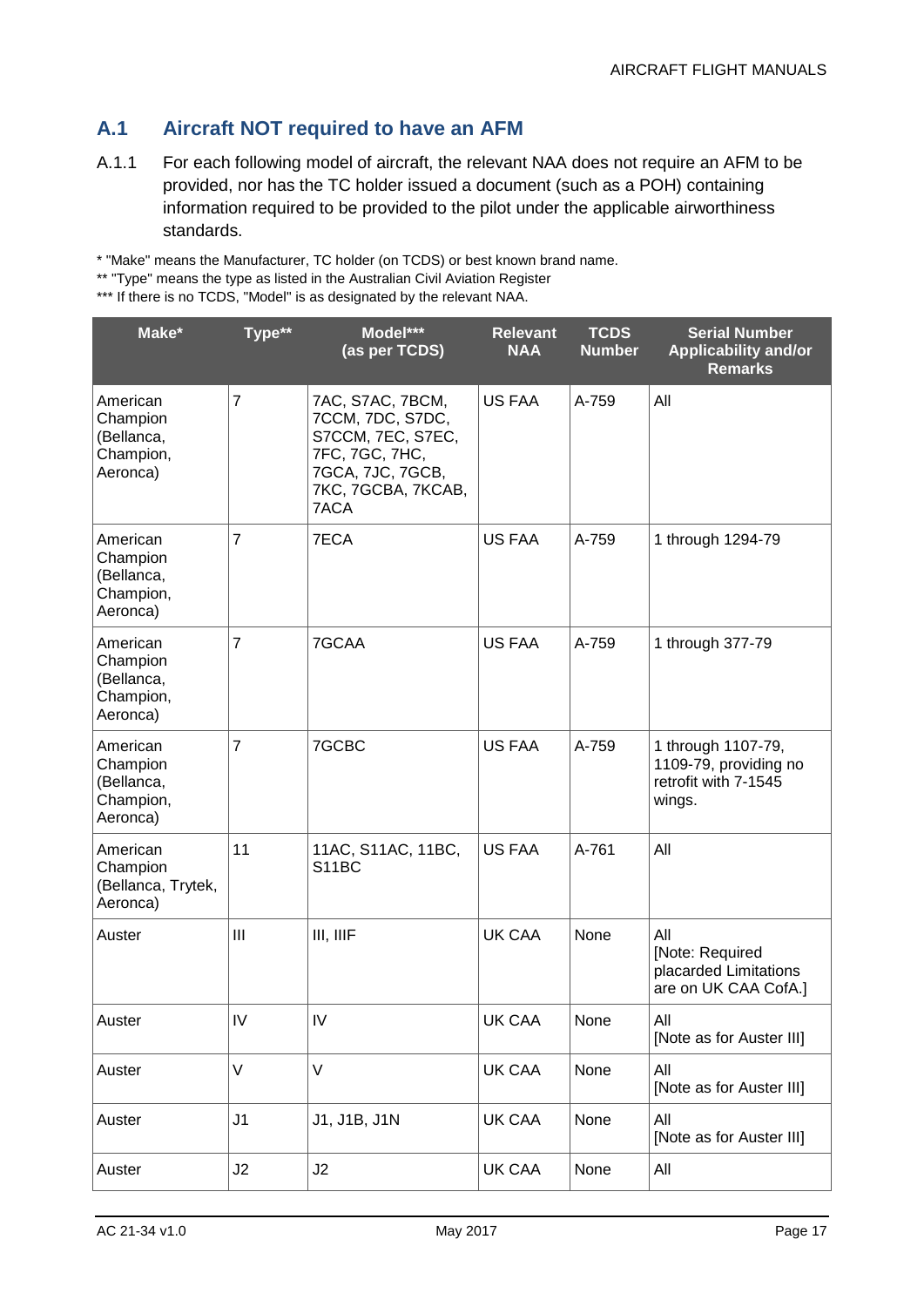| Make*              | Type**           | Model***<br>(as per TCDS)                                                                       | <b>Relevant</b><br><b>NAA</b> | <b>TCDS</b><br><b>Number</b> | <b>Serial Number</b><br><b>Applicability and/or</b><br><b>Remarks</b>                                                       |
|--------------------|------------------|-------------------------------------------------------------------------------------------------|-------------------------------|------------------------------|-----------------------------------------------------------------------------------------------------------------------------|
|                    |                  |                                                                                                 |                               |                              | [Note as for Auster III]                                                                                                    |
| Auster             | J4               | J <sub>4</sub>                                                                                  | UK CAA                        | None                         | All<br>[Note as for Auster III]                                                                                             |
| Auster             | J <sub>5</sub>   | J5, J5A, J5B                                                                                    | UK CAA                        | None                         | All<br>[Note as for Auster III]                                                                                             |
| Auster             | J8               | J8                                                                                              | UK CAA                        | None                         | All<br>[Note as for Auster III]                                                                                             |
| Ayres - (Rockwell) | S <sub>2</sub> R | S <sub>2R</sub>                                                                                 | <b>US FAA</b>                 | A4SW                         | All serial numbers up to<br>1380R, 1416R thru<br>2525R<br>(Note: All required<br>placarded limitations are<br>in TCDS A4SW) |
| <b>Boeing</b>      | 75               | A75L3, 75, A75, B75,<br>E75, A75J1, A75L300,<br>A75N1, B75N1,<br>D75N1, IB75A, E75N1            | <b>US FAA</b>                 | A-743                        | All                                                                                                                         |
| Beech              | 17               | C17B, SC17B, C17L,<br>SC <sub>17L</sub>                                                         | US FAA                        | ATC 602                      | 67 and up manufactured<br>prior to 9/30/39                                                                                  |
| Beech              | 17               | D <sub>17</sub> A                                                                               | <b>US FAA</b>                 | 713                          | D17A-305 and up                                                                                                             |
| Beech              | 17               | D <sub>17</sub> R                                                                               | US FAA                        | 638                          | D17R-136 and up                                                                                                             |
| <b>Beech</b>       | 17               | D17S, SD17S                                                                                     | US FAA                        | A-649                        | 136 and up                                                                                                                  |
| Beech              | 17               | F17D, SF17D                                                                                     | <b>US FAA</b>                 | 689                          | 211 and up, except 219                                                                                                      |
| <b>Beech</b>       | 17               | G17S                                                                                            | <b>US FAA</b>                 | 779                          | 424, B-1 and up                                                                                                             |
| Cessna             | 150              | 150, 150A, 150B,<br>150C, 150D, 150E,<br>150F, 150G, 150H,<br>150J, 150K, A150K,<br>150L, A150L | <b>US FAA</b>                 | 3A19                         | All                                                                                                                         |
| Cessna             | 150              | 150M                                                                                            | <b>US FAA</b>                 | 3A19                         | 15075782 through<br>15077005 (1975 model)                                                                                   |
| Cessna             | 150              | A150M                                                                                           | <b>US FAA</b>                 | 3A19                         | 15064970, A1500524<br>through A1500609 (1975<br>model)                                                                      |
| Cessna             | 172              | 172, 172A, 172B,<br>172C, 172D, 172E,<br>172F, 172G,<br>172H, 172I, 172K, 172L                  | <b>US FAA</b>                 | 3A12                         | All                                                                                                                         |
| Cessna             | 172              | 172M                                                                                            | <b>US FAA</b>                 | 3A12                         | All serial numbers up to<br>17265684 (1973 through                                                                          |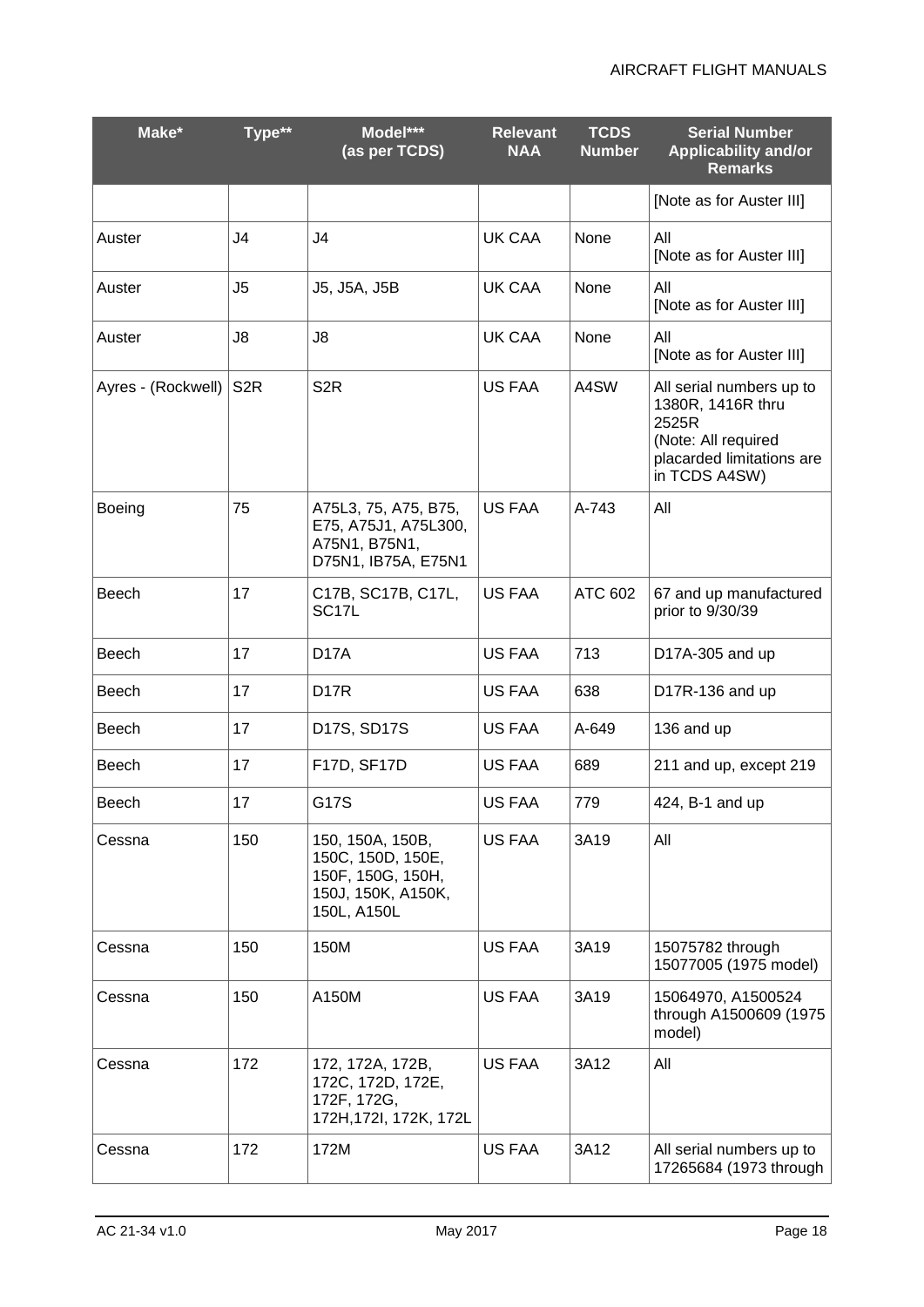| Make*  | Type** | Model***<br>(as per TCDS)                                                                     | <b>Relevant</b><br><b>NAA</b> | <b>TCDS</b><br><b>Number</b> | <b>Serial Number</b><br><b>Applicability and/or</b><br><b>Remarks</b>                           |
|--------|--------|-----------------------------------------------------------------------------------------------|-------------------------------|------------------------------|-------------------------------------------------------------------------------------------------|
|        |        |                                                                                               |                               |                              | 1975 models)                                                                                    |
| Cessna | 172    | P172D                                                                                         | <b>US FAA</b>                 | 3A17                         | All                                                                                             |
| Cessna | 175    | 175, 175A, 175B, 175C                                                                         | <b>US FAA</b>                 | 3A17                         | All                                                                                             |
| Cessna | 177    | 177, 177A                                                                                     | <b>US FAA</b>                 | A <sub>13</sub> CE           | All                                                                                             |
| Cessna | 177    | 177B                                                                                          | <b>US FAA</b>                 | A13CE                        | All serial numbers up to<br>17702313 (1970 through<br>1975 models)                              |
| Cessna | 177    | <b>177RG</b>                                                                                  | <b>US FAA</b>                 | A20CE                        | All serial numbers up to<br>177RG0787 (1971<br>through 1975 models)                             |
| Cessna | 180    | 180C, 180D, 180E,<br>180F, 180G, 180H                                                         | <b>US FAA</b>                 | 5A6                          | All<br>(Note: Models 180,<br>180A, 180B, need FAA<br>approved AFM)                              |
| Cessna | 180    | 180J                                                                                          | <b>US FAA</b>                 | 5A6                          | 18052285 through<br>18052620 (1973 through<br>1975 models)                                      |
| Cessna | 182    | 182, 182A, 182B,<br>182C, 182D, 182E,<br>182F, 182G, 182H,<br>182J, 182K, 182L,<br>182M, 182N | <b>US FAA</b>                 | 3A13                         | All                                                                                             |
| Cessna | 182    | 182P                                                                                          | <b>US FAA</b>                 | 3A13                         | 18260826 through<br>18264295 (1972 through<br>1975 models)                                      |
| Cessna | 185    | 185, 185A, 185B,<br>185C, 185D, 185E,<br>A185E                                                | <b>US FAA</b>                 | 3A24                         | All                                                                                             |
| Cessna | 185    | A185F                                                                                         | <b>US FAA</b>                 | 3A24                         | 18502091 through<br>18502838 (1973 through<br>1975 models)                                      |
| Cessna | 188    | 188, A188, 188A,<br>A188A, 188B                                                               | US FAA                        | A9CE                         | All                                                                                             |
| Cessna | 188    | A188B                                                                                         | <b>US FAA</b>                 | A9CE                         | 188800833 through<br>18802348 & 18800967T<br>through 18802348T<br>(1972 through 1975<br>models) |
| Cessna | 205    | 210-5 (205), 210-5A<br>(205A)                                                                 | US FAA                        | 3A21                         | All                                                                                             |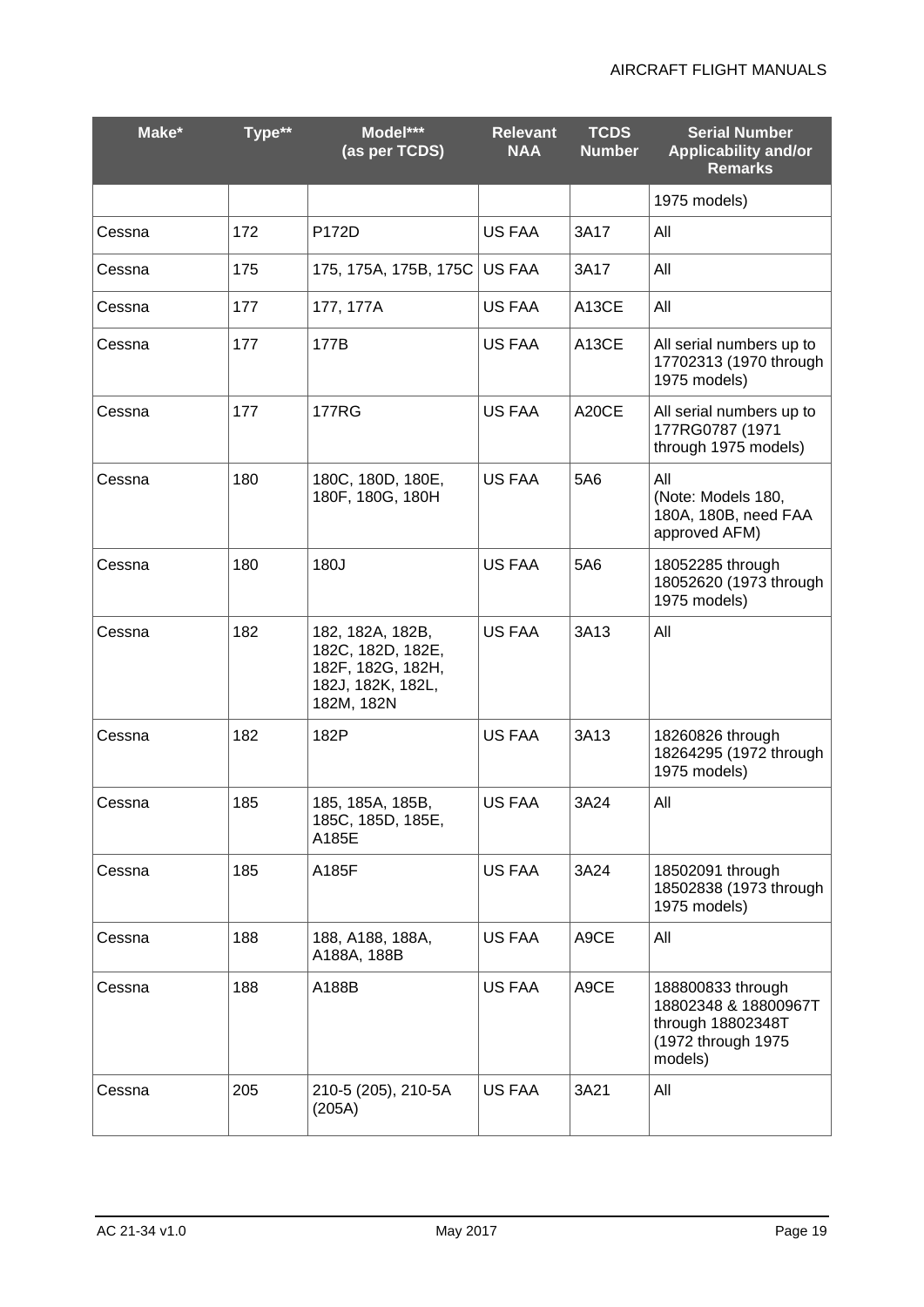| Make*  | $T$ vpe $**$ | Model***<br>(as per TCDS)                                                                                                                                                                                  | <b>Relevant</b><br><b>NAA</b> | <b>TCDS</b><br><b>Number</b> | <b>Serial Number</b><br><b>Applicability and/or</b><br><b>Remarks</b> |
|--------|--------------|------------------------------------------------------------------------------------------------------------------------------------------------------------------------------------------------------------|-------------------------------|------------------------------|-----------------------------------------------------------------------|
| Cessna | 206          | 206, P206, P206A,<br>P206B, P206C,<br>P206D, P206E, U206,<br>U206A, U206B,<br>U206C, U206D,<br>U206E, TP206A,<br>TP206B, TP206C,<br>TP206D, TP206E,<br>TU206A, TU206B,<br>TU206C, TU206D,<br><b>TU206E</b> | <b>US FAA</b>                 | A4CE                         | All                                                                   |
| Cessna | 206          | U206F, TU206F                                                                                                                                                                                              | <b>US FAA</b>                 | A4CE                         | U20601701 through<br>U20603020 (1972<br>through 1975 models)          |
| Cessna | 207          | 207, T207                                                                                                                                                                                                  | <b>US FAA</b>                 | A <sub>16</sub> CE           | 20700001 through<br>20700314 (1969 through<br>1975 models)            |
| Cessna | 210          | 210, 210A, 210B,<br>210C, 210D, 210E,<br>210F, T210F, 210G,<br>T210G, 210H, T210H,<br>210J, T210J, 210K,<br>T210K                                                                                          | <b>US FAA</b>                 | 3A21                         | All                                                                   |
| Cessna | 210          | 210L, T210L                                                                                                                                                                                                | <b>US FAA</b>                 | 3A21                         | 21059503 through<br>21061039 (1972 through<br>1975 models)            |
| Cessna | 305          | 305C, 305D, 305F                                                                                                                                                                                           | <b>US FAA</b>                 | 5A <sub>5</sub>              | All                                                                   |
| Cessna | 310          | 310, 310B, 310C,<br>310D, 310F, 310G,<br>310H, 310J, 310K,<br>310L, 310N, 310P,<br>T310P, 310Q, T310Q                                                                                                      | <b>US FAA</b>                 | 3A10                         | All                                                                   |
| Cessna | 310          | 310R, T310R                                                                                                                                                                                                | <b>US FAA</b>                 | 3A10                         | 310R0001 through<br>310R0330 (1975<br>models)                         |
| Cessna | 320          | 320, 320B, 320C,<br>320D, 320E, 320F                                                                                                                                                                       | <b>US FAA</b>                 | 3A25                         | All                                                                   |
| Cessna | 336          | 336                                                                                                                                                                                                        | US FAA                        | A <sub>2</sub> CE            | All                                                                   |
| Cessna | 337          | 337, 337A, 337B,<br>M337B, T337B, 337C,<br>T337C, 337D, T337D,<br>337E, T337E, 337F,<br><b>T337F</b>                                                                                                       | US FAA                        | A6CE                         | All                                                                   |
| Cessna | 337          | 337G                                                                                                                                                                                                       | <b>US FAA</b>                 | A6CE                         | 33701463 through<br>33701671 (1973 through                            |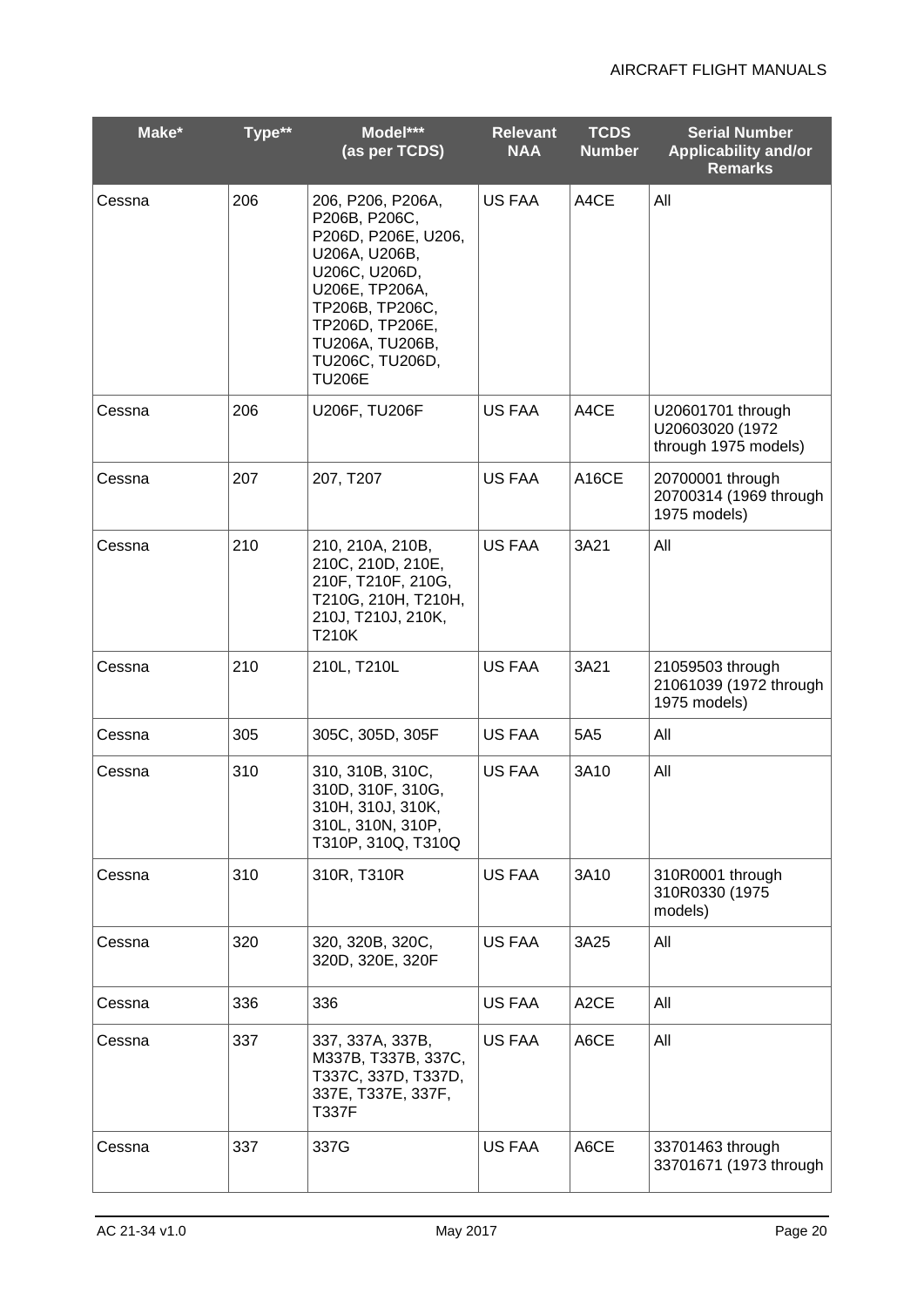| Make*                    | Type**      | Model***<br>(as per TCDS) | <b>Relevant</b><br><b>NAA</b> | <b>TCDS</b><br><b>Number</b> | <b>Serial Number</b><br><b>Applicability and/or</b><br><b>Remarks</b>                                                                                                                                                                                                                                            |
|--------------------------|-------------|---------------------------|-------------------------------|------------------------------|------------------------------------------------------------------------------------------------------------------------------------------------------------------------------------------------------------------------------------------------------------------------------------------------------------------|
|                          |             |                           |                               |                              | 1975 models)                                                                                                                                                                                                                                                                                                     |
| Cessna                   | 337         | <b>T337G</b>              | <b>US FAA</b>                 | A6CE                         | 677, P3370001 through<br>P3370225, except<br>P3370196 (1973 through<br>1975 models)                                                                                                                                                                                                                              |
| Cessna                   | 340         | 340                       | <b>US FAA</b>                 | 3A25                         | All                                                                                                                                                                                                                                                                                                              |
| DeHavilland              | <b>DH60</b> | All DH60 Models           | UK CAA                        | None                         | All<br>[Note: Required<br>placarded Limitations<br>are on UK CAA Permit to<br>Fly or UK CAA CofA.]                                                                                                                                                                                                               |
| DeHavilland              | <b>DH82</b> | DH82, DH82A               | UK CAA                        | None                         | All<br>[Note: Required<br>placarded Limitations<br>are on UK CAA CofA.]                                                                                                                                                                                                                                          |
| DeHavilland              | <b>DH83</b> | <b>DH83</b>               | UK CAA                        | None                         | All<br>[Note as for DH82]                                                                                                                                                                                                                                                                                        |
| DeHavilland              | <b>DH84</b> | DH84, DH84A               | <b>UK CAA</b>                 | None                         | All<br>[Note as for DH82]                                                                                                                                                                                                                                                                                        |
| DeHavilland              | <b>DH85</b> | <b>DH85</b>               | <b>UK CAA</b>                 | None                         | All<br>[Note as for DH82]                                                                                                                                                                                                                                                                                        |
| DeHavilland              | <b>DH87</b> | DH87A, DH87B              | <b>UK CAA</b>                 | None                         | All<br>[Note as for DH82]                                                                                                                                                                                                                                                                                        |
| DeHavilland              | <b>DH89</b> | DH89A                     | <b>UK CAA</b>                 | None                         | All<br>[Note as for DH82]                                                                                                                                                                                                                                                                                        |
| DeHavilland              | <b>DH94</b> | DH94                      | <b>UK CAA</b>                 | None                         | All                                                                                                                                                                                                                                                                                                              |
| DeHavilland              | <b>DH94</b> | <b>DH94</b>               | <b>CASA Aust</b>              | None                         | All                                                                                                                                                                                                                                                                                                              |
| DeHavilland<br>Australia | DHA-3       | DHA-3 Mk 2                | <b>CASA Aust</b>              | <b>CTA 5-3</b>               | All. No AFM Required.<br>Note: Relevant<br>information for operators<br>can be obtained from<br>Section 2 of the DHA-3<br>Mk 2 Maintenance &<br>Repair Manual dated<br>February 1952 (Revision<br>AL 1), the previously<br>issued Civil Mk 2 manual<br>supplied by CASA and<br>current placarded<br>limitations. |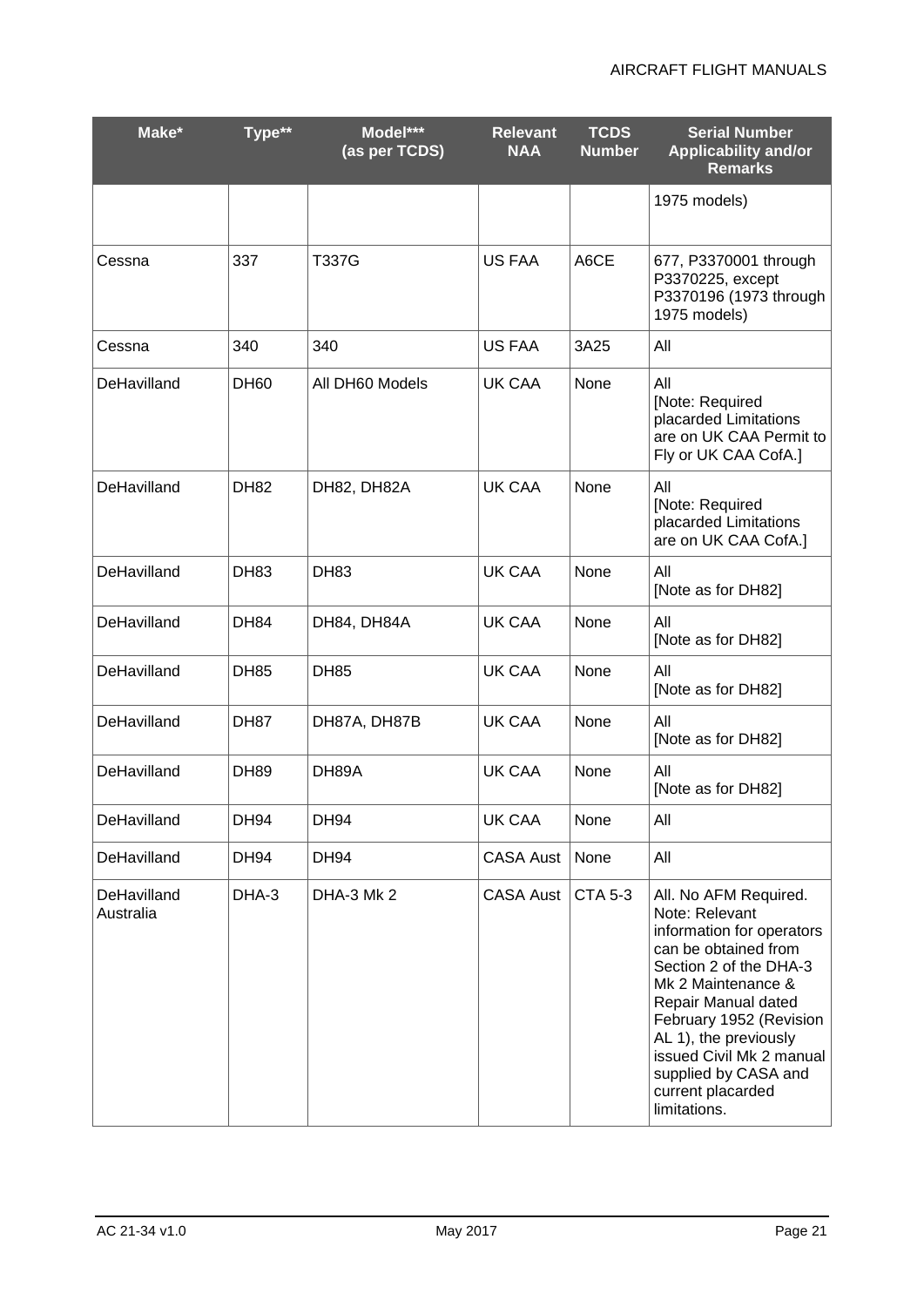| Make*                             | Type** | Model***<br>(as per TCDS)                                                                         | <b>Relevant</b><br><b>NAA</b>                                                                 | <b>TCDS</b><br><b>Number</b> | <b>Serial Number</b><br><b>Applicability and/or</b><br><b>Remarks</b> |
|-----------------------------------|--------|---------------------------------------------------------------------------------------------------|-----------------------------------------------------------------------------------------------|------------------------------|-----------------------------------------------------------------------|
| Fairchild                         | 24     | 24R9, 24R9S, 24R40.<br>24R40S, 24R-46, 24R-<br>46S, 24R-46A                                       | <b>US FAA</b>                                                                                 | None                         | All                                                                   |
| Fairchild                         | 24     | 24W-9, 24W-9S, 24W-<br>40, 24W-40S, 24W-41,<br>24W-41S, 24W-41A,<br>24W-41AS, 24W-46,<br>24W-46S. | US FAA                                                                                        | None                         | All                                                                   |
| SWIFT (Globe,<br>TEMCO)           | GC-1A  | GC-1A                                                                                             | US FAA                                                                                        | A-766                        | All                                                                   |
| SWIFT (Globe,<br>TEMCO)           | GC-1B  | GC-1B                                                                                             | <b>US FAA</b>                                                                                 | A-766                        | All                                                                   |
| Grumman<br>American               | $AA-1$ | AA-1, AA-1A, AA-1B                                                                                | <b>US FAA</b>                                                                                 | A11EA                        | All                                                                   |
| Grumman<br>American<br>(Traveler) | $AA-5$ | $AA-5$                                                                                            | <b>US FAA</b>                                                                                 | A16EA                        | All                                                                   |
| Grumman<br>American<br>(Cheetah)  | $AA-5$ | AA-5A                                                                                             | <b>US FAA</b>                                                                                 | A16EA                        | AA5A-0001 through<br>AA5A-0282 (1976<br>models)                       |
| Grumman<br>American<br>(Tiger)    | $AA-5$ | $AA-5B$                                                                                           | <b>US FAA</b>                                                                                 | A16EA                        | AA5B-0001 through<br>AA5B-0399 (1975<br>through 1976 models)          |
| Grumman<br>American               | G164   | G164, G164A                                                                                       | <b>US FAA</b>                                                                                 | 1A16                         | All                                                                   |
| Grumman<br>American               | G164   | G-164B                                                                                            | <b>US FAA</b>                                                                                 | 1A16                         | All serial numbers up to<br>S/N 548B.                                 |
| Grumman<br>American               | G164   | G-164C                                                                                            | <b>US FAA</b>                                                                                 | 1A16                         | All serial numbers up to<br>S/N 42C.                                  |
| Luscome                           | 8      | 8, 8A, 8B, 8C, 8D, 8E,<br>8F                                                                      | <b>US FAA</b>                                                                                 | A-694                        | All                                                                   |
| Morane                            | 880    | 880B                                                                                              | <b>DGAC</b><br>(France)<br>originally,<br>overtaken<br>by EASA.<br><b>US FAA</b><br>validated | 7A14<br>(US FAA)             | All                                                                   |
| Piper                             | J3     | J3                                                                                                | US FAA                                                                                        | <b>ATC 660</b>               | All                                                                   |
| Piper                             | J3     | J3C-40, J3C-50, J3C-<br>50S, J3C-65, J3C-65S                                                      | <b>US FAA</b>                                                                                 | A-691                        | All                                                                   |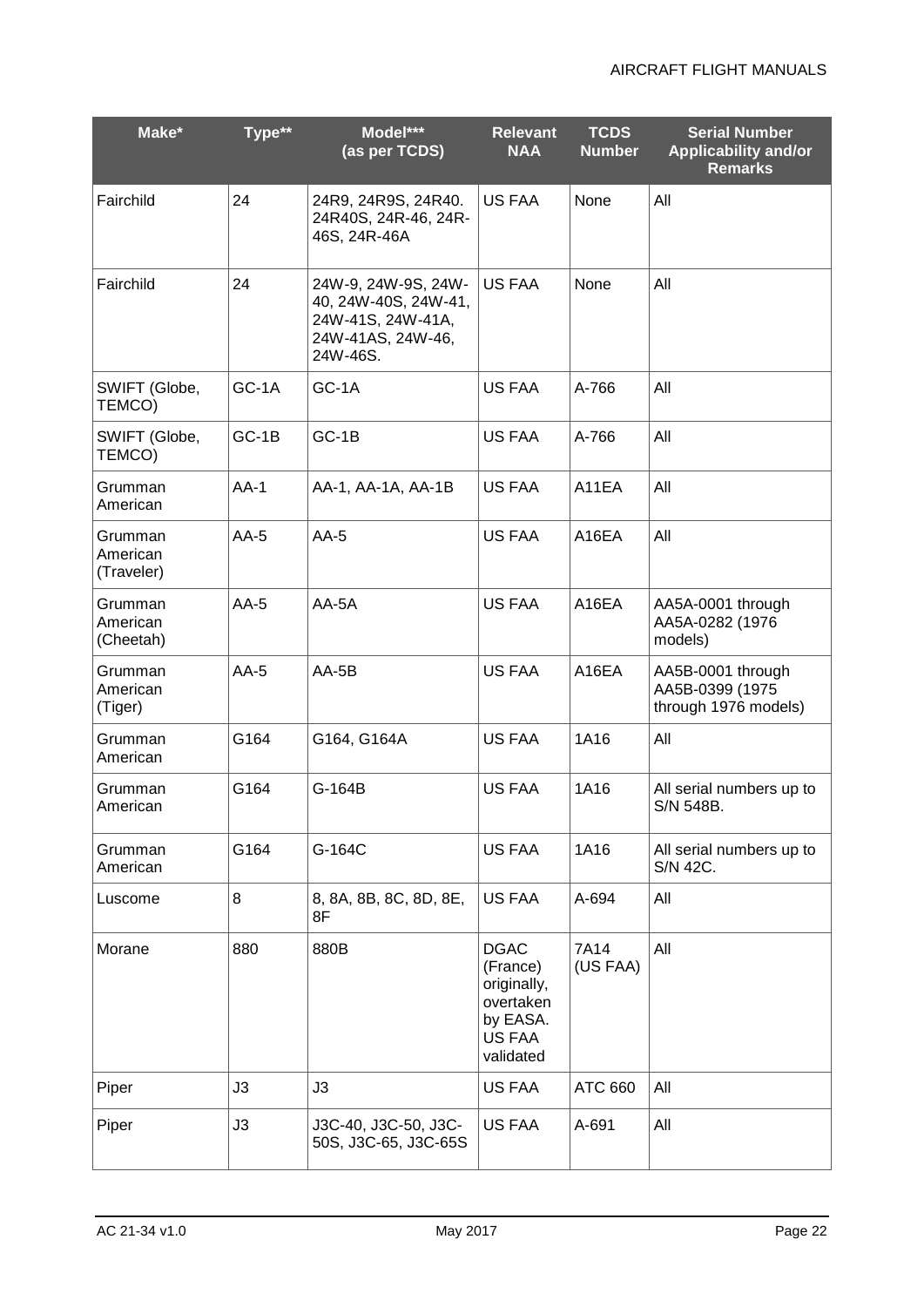| Make*                                   | Type**         | Model***<br>(as per TCDS)                                | <b>Relevant</b><br><b>NAA</b>                                        | <b>TCDS</b><br><b>Number</b>                 | <b>Serial Number</b><br><b>Applicability and/or</b><br><b>Remarks</b>                            |
|-----------------------------------------|----------------|----------------------------------------------------------|----------------------------------------------------------------------|----------------------------------------------|--------------------------------------------------------------------------------------------------|
| Piper                                   | <b>PA11</b>    | PA-11, PA-11S                                            | <b>US FAA</b>                                                        | A-691                                        | All                                                                                              |
| Piper                                   | J3             | J3F-50, J3F-50S, J3F-<br>60, J3F-60S, J3F-65,<br>J3F-65S | <b>US FAA</b>                                                        | A-692                                        | All                                                                                              |
| Piper                                   | J3             | J3L, J3L-S, J3L-65,<br>J3L-65S                           | <b>US FAA</b>                                                        | A-698                                        | All                                                                                              |
| Piper                                   | <b>PA25</b>    | <b>PA25</b>                                              | <b>US FAA</b>                                                        | 2A10                                         | 25-03 through 25-731<br>(Restricted Category<br>only)                                            |
| Piper                                   | <b>PA25</b>    | PA25-235                                                 | <b>US FAA</b>                                                        | 2A10                                         | 25-2000 through<br>25-5521,<br>25-7305522 through<br>25-8156024<br>(Restricted Category<br>only) |
| Piper                                   | <b>PA25</b>    | PA25-260                                                 | <b>US FAA</b>                                                        | 2A10                                         | 25-4415 through<br>25-5521,<br>25-7305522 through<br>25-8156024<br>(Restricted Category<br>only) |
| Reims<br>(current TC<br>holder: Cessna) | <b>FRA 150</b> | <b>FRA 150L</b>                                          | <b>DGAC</b><br>(France)<br>originally,<br>current -<br><b>US FAA</b> | A13EU<br>(US FAA)                            | All                                                                                              |
| Ryan                                    | <b>STM</b>     | ST-M <sub>2</sub>                                        | US FAA                                                               | None                                         | All                                                                                              |
| <b>Sud Aviation</b><br>Gardan           | GY80           | GY-80-150, GY-80-<br>160, GY-80-180                      | <b>DGAC</b><br>(France)<br>originally,<br>overtaken<br>by EASA       | Fiche No.<br>79,<br><b>A12IN</b><br>(US FAA) | All                                                                                              |
| <b>Sud Aviation</b><br>Gardan           | GY80           | GY-80-150D, GY-80-<br>160D                               | <b>DGAC</b><br>(France)<br>originally,<br>overtaken<br>by EASA       | Fiche No.<br>79                              | All                                                                                              |
| Stinson<br>(Consolidated<br>Vultee)     | $L-5$          | L-5, L-5B, L-5C, L-5D,<br>L-5E, L-5E-1, L-5G             | US FAA                                                               | A-764                                        | All                                                                                              |
| Stinson<br>(Consolidated<br>Vultee)     | SR-9           | SR-9E                                                    | <b>US FAA</b>                                                        | ATC 625                                      | All                                                                                              |
| Stinson<br>(Consolidated                | SR-8           | SR-8C                                                    | US FAA                                                               | <b>ATC 608</b>                               | All                                                                                              |